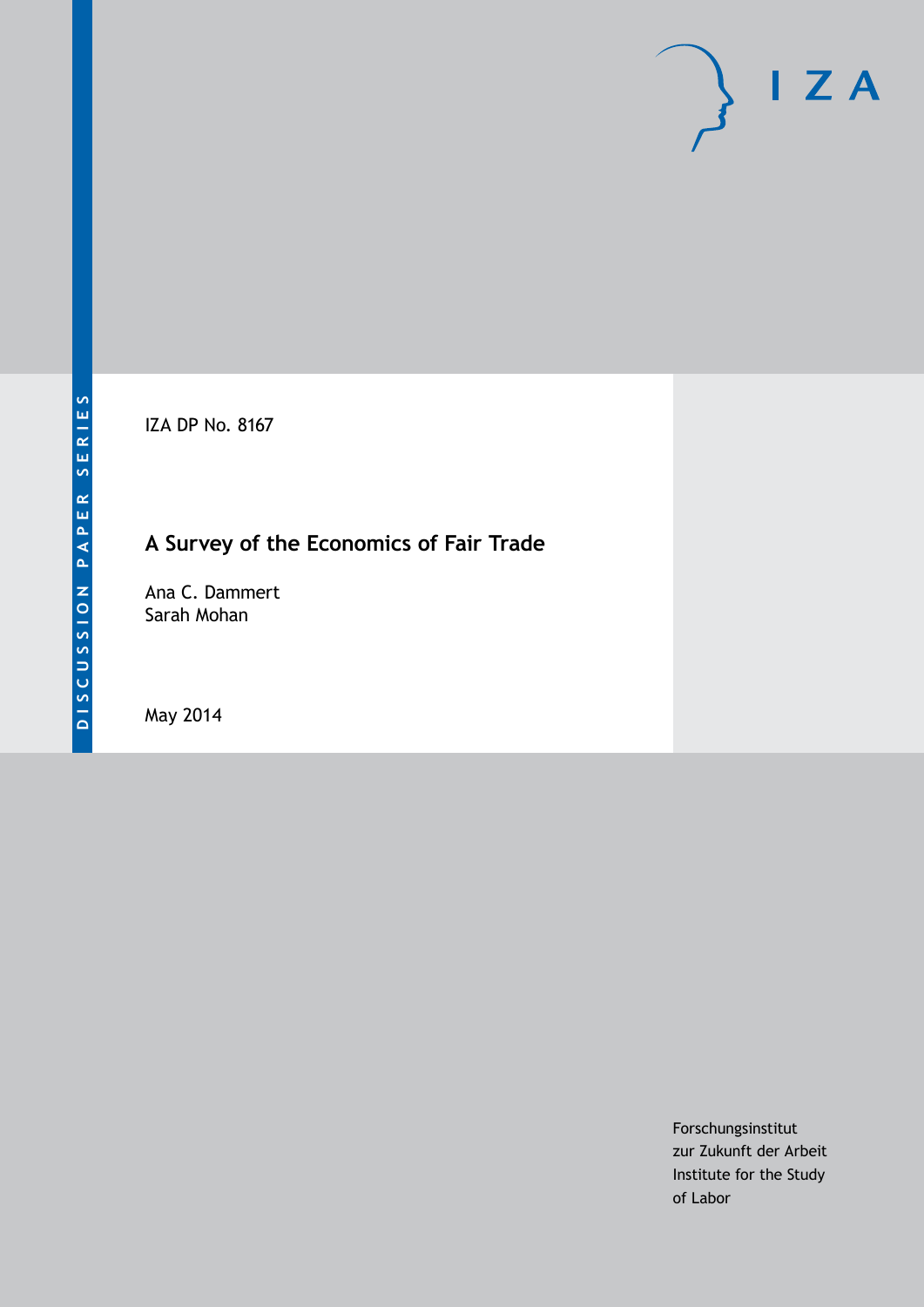# **A Survey of the Economics of Fair Trade**

## **Ana C. Dammert**

*Carleton University and IZA*

### **Sarah Mohan**

*Carleton University*

Discussion Paper No. 8167 May 2014

IZA

P.O. Box 7240 53072 Bonn Germany

Phone: +49-228-3894-0 Fax: +49-228-3894-180 E-mail: [iza@iza.org](mailto:iza@iza.org)

Any opinions expressed here are those of the author(s) and not those of IZA. Research published in this series may include views on policy, but the institute itself takes no institutional policy positions. The IZA research network is committed to the IZA Guiding Principles of Research Integrity.

The Institute for the Study of Labor (IZA) in Bonn is a local and virtual international research center and a place of communication between science, politics and business. IZA is an independent nonprofit organization supported by Deutsche Post Foundation. The center is associated with the University of Bonn and offers a stimulating research environment through its international network, workshops and conferences, data service, project support, research visits and doctoral program. IZA engages in (i) original and internationally competitive research in all fields of labor economics, (ii) development of policy concepts, and (iii) dissemination of research results and concepts to the interested public.

<span id="page-1-0"></span>IZA Discussion Papers often represent preliminary work and are circulated to encourage discussion. Citation of such a paper should account for its provisional character. A revised version may be available directly from the author.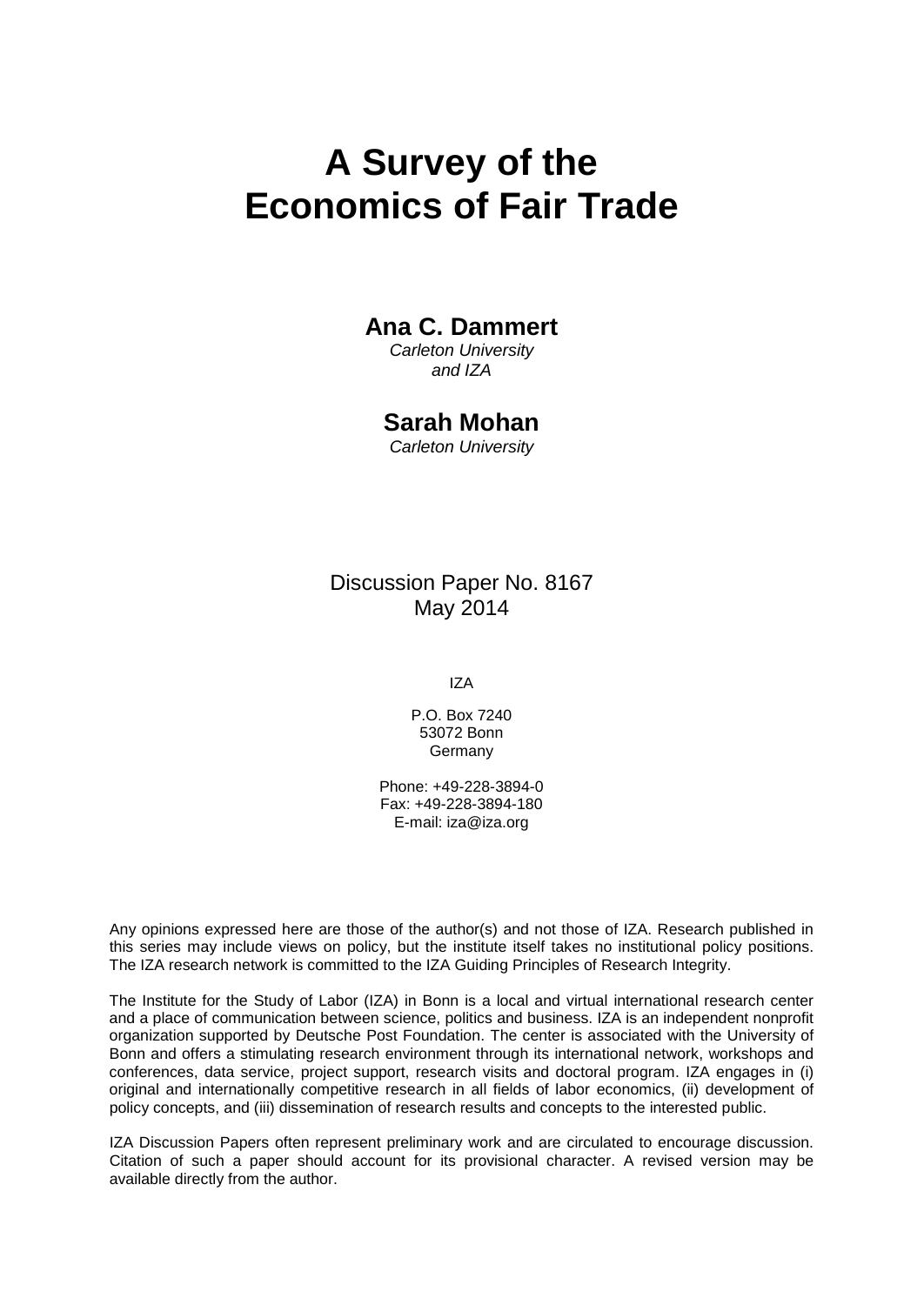IZA Discussion Paper No. 8167 May 2014

## **ABSTRACT**

# **A Survey of the Economics of Fair Trade[\\*](#page-1-0)**

Fair Trade has spread in developing countries as an initiative aimed at lifting poor smallholder farmers out of poverty by providing them with premium prices, availability of credit, and improved community development and social goods. Fair Trade is also viewed as a niche market for high value products in a context of globalization and trade liberalization policies that affect smallholder farmers in developing countries. The question of whether Fair Trade affects the welfare of rural farmers, however, is particularly contentious. This paper provides a review of the Fair Trade literature, both theoretical and empirical, with a specific focus on the analysis of small-scale producer's welfare in developing countries. Our review shows that while most empirical papers have focused on the impacts of Fair Trade on prices and income, our review highlights the importance of limited market access and changes in productivity. Likewise, little is known about the impacts of Fair Trade on labor markets and human capital investments. Persistent methodological challenges make it challenging, however, to assess the causal impact of this certification and labelling initiative.

JEL Classification: O19, P46

Keywords: Fair Trade, developing countries, market efficiency

Corresponding author:

Ana C. Dammert Carleton University Department of Economics B-846 Loeb Building Ottawa, ON, K1S 5B6 Canada E-mail: [ana\\_dammert@carleton.ca](mailto:ana_dammert@carleton.ca)

This research has benefited from comments and suggestions received by two anonymous referees. Ana C. Dammert gratefully acknowledges financial support from the Social Sciences and Humanities Research Council of Canada (SSHRC). Any errors and omissions are our own.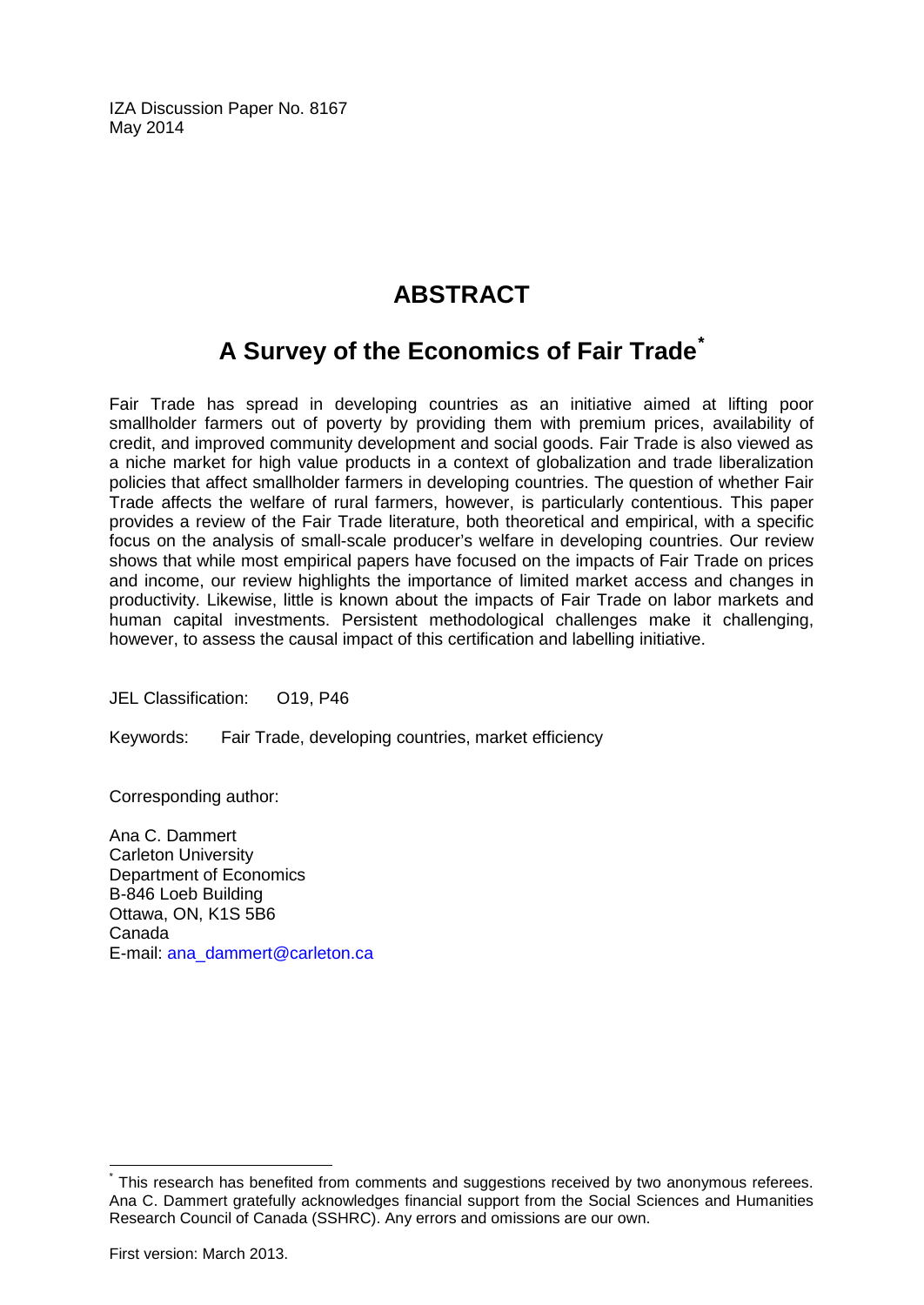#### **I. Introduction**

During the last twenty years, a burgeoning literature has accompanied the rise of Fair Trade certification. As Fair Trade coffee sales have increased to capture as much as 10 percent of the specialty coffee market in the US and world shops have become common in many capitals, the claims made by Fair Trade schemes have come under increased scrutiny. This survey will focus on one important aspect of Fair Trade, namely whether producers in developing countries have improved their welfare by participating in Fair Trade markets.<sup>i</sup>

Although unlabeled Fair Trade products have been sold in specialized shops in the US and Europe since the end of World War II, the origins of labelled forms of Fair Trade can be dated to the late 1980s, when the Max Havelaar Foundation launched the first Fair Trade coffee label. By the end of the 1990s, 17 Fair Trade label initiatives had been introduced, which joined together to create the Labelling Organizations International (FLO). The main objective of FLO is to "contribute to sustainable development by offering better trading conditions to, and secure the rights of, marginalized producers and workers – especially in the South" (FINE 2001).

Producers have to meet a variety of criteria that focus on a range of areas, including labor standards, sustainable farming, governance, and democratic participation (FLO 2010). Certified groups are guaranteed a minimum price for their produce, which is defined according to product and region. If the market price is above the minimum price, Fair Trade contracts must pay at least as much as the market price. Groups are paid a social premium amount in addition to the market price, which is mandated for community social, health, and infrastructure investments. Contracts are guaranteed for many seasons to reduce fluctuations in market access and price. For most products, only co-operatives of farmers can be Fair Trade certified. In cases of plantation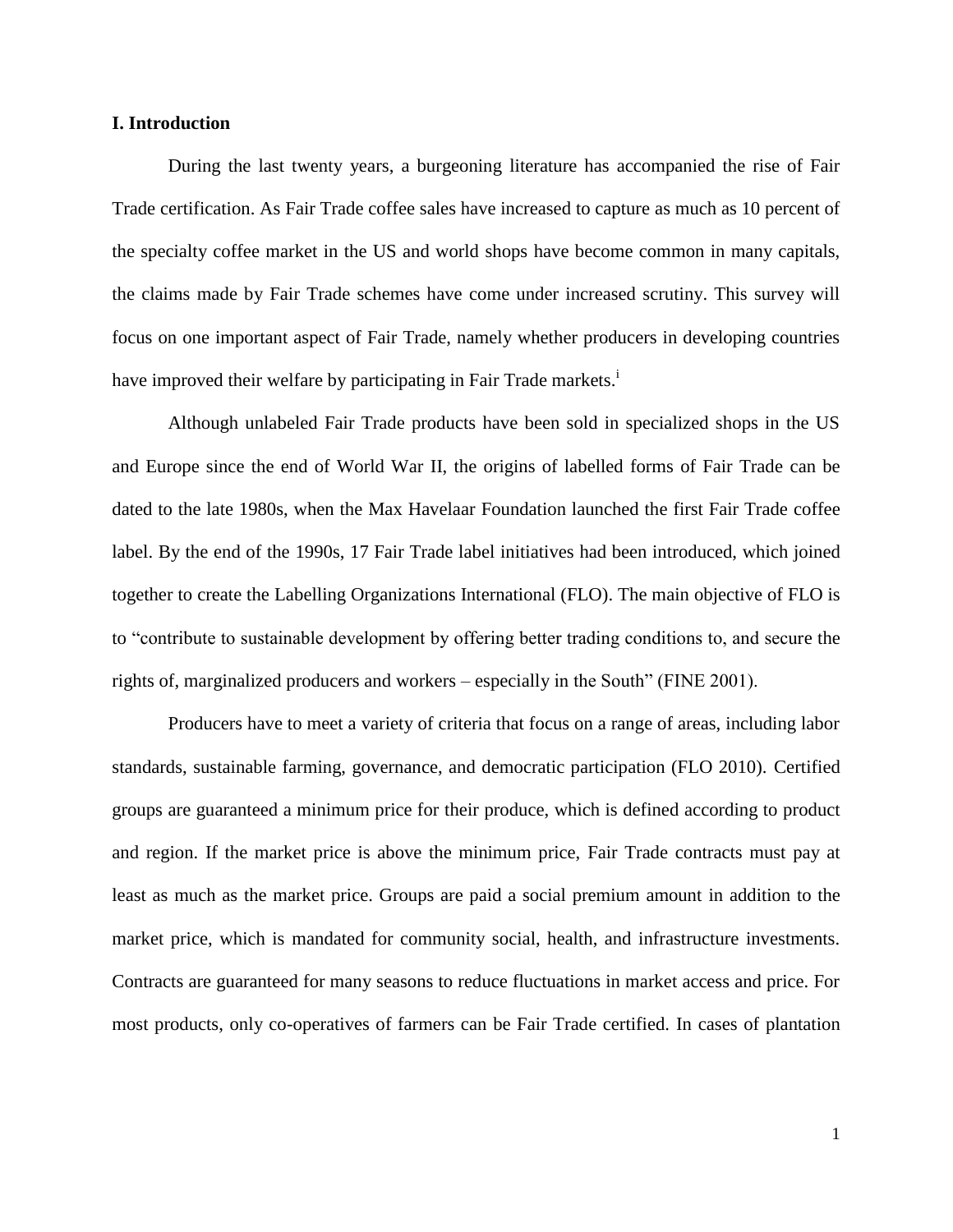crops, such as cotton or tea, the plantation itself can be certified, with corresponding rules for the treatment of labor.

Over the past decade, the number of FLO-registered producer organizations has grown rapidly, from 508 in 2005 to 991 at the end of 2011. The majority of Fair Trade-certified organizations are located in Latin America and the Caribbean; indeed, 9.18 and 8.27 percent of all certified organizations are located in Peru and Colombia, respectively. Coffee growers' organizations are the largest product group, accounting for about 35% of all registered producer organizations, but other products are expanding as well, including sugar and tea (FLO 2012).

Fair Trade certification is carried out by FLO-Cert, which was created by Fairtrade International in 2004. Producer organizations must pay the application, initial certification fee, and renewal fees. The yearly certification fee ranges from 1,430 Euros for an organization with less than 50 members to 3,470 Euros for an organization with more than 1,000 members (FLO-Cert 2011). There are also costs associated with paying for inspection and renewal of certification (Geiger-Oneto and Arnould 2011), hiring a cooperative marketing manager (Bezencon 2011), as well as paying down debts associated with periods during which the cooperative was certified but was unable to find an overseas buyer (Geiger-Oneto and Arnould 2011).

Do the contractual modalities and the empirical realities of certification actually support the goals of Fair Trade schemes? In particular, what is the impact of Fair Trade on the welfare of small-scale producers in developing countries? This paper aims to answer these questions by reviewing dozens of theoretical and empirical studies on different countries<sup>ii</sup>. A growing body of work summarizes the effects of Fair Trade certification, but with minimal indication of the methodological issues and the potential effects of selection bias. For example, the study by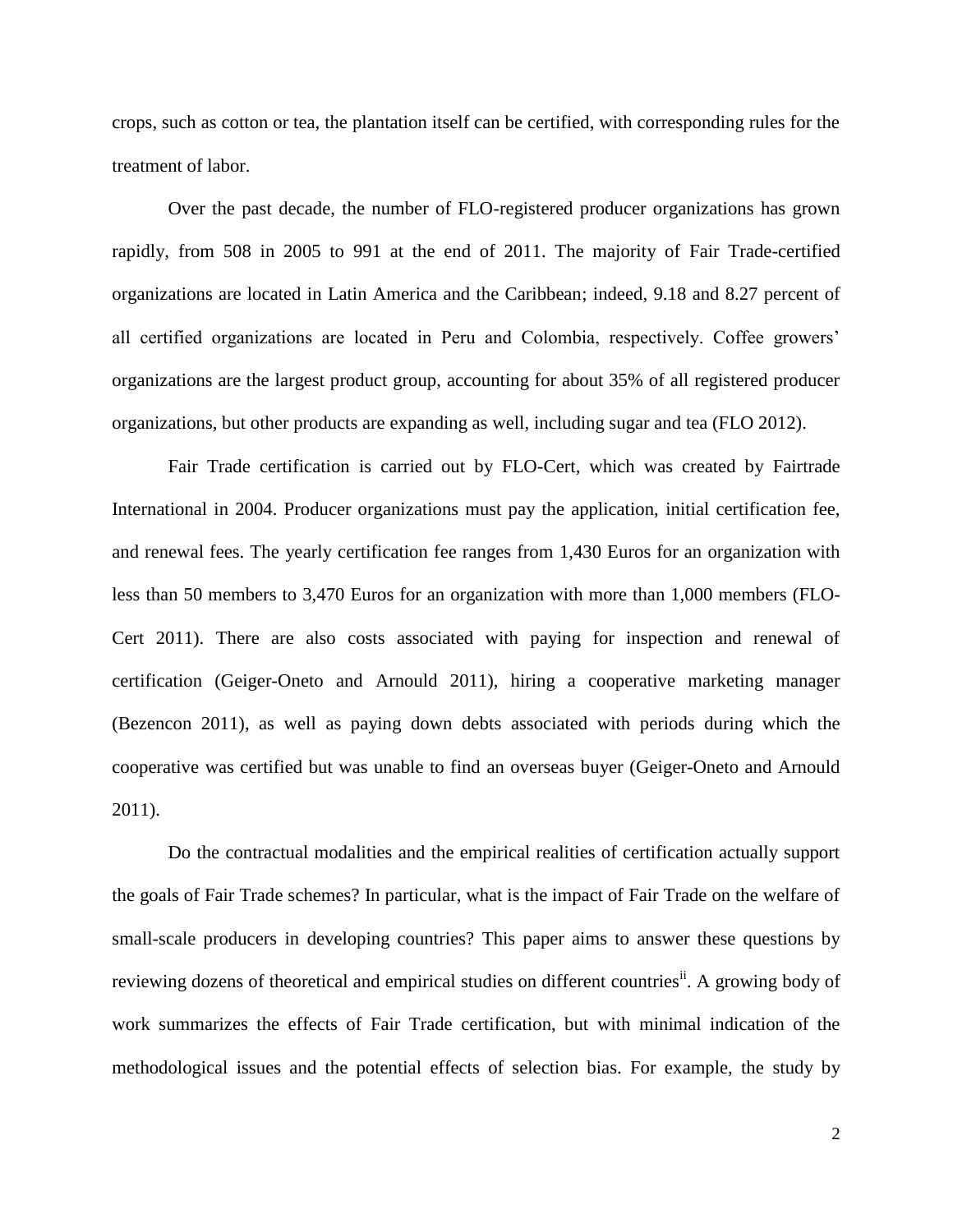Nelson and Pound (2009) synthesized the findings from 33 case studies regarding the impact of Fair Trade on income, environment, gender, and producer empowerment. Vagneron and Roquigny (2010) study synthesized the findings from 77 case studies on Fair Trade certification impacts on several economic outcomes. Both studies provide strong evidence regarding the positive impacts of Fair Trade, mostly on prices and farmers' income, but most of the reviewed work relies on mean comparisons between different categories of farmers without controlling for the various factors that can determine Fair Trade certification.

Taking into consideration the methodological challenges raised by taking mean comparisons, Blackman and Rivera (2011) selected peer-reviewed publications or books published by third parties before 2010 that provide an ex-post impact analysis of Fair Trade certification in different crops. In the coffee sector, the authors synthesize 20 case studies and found that these case studies provide more modest evidence that Fair Trade has positive impacts on social, environmental, and economic outcomes. Similarly, the review by Dragusanu, Giovannucci, and Nunn (2013) shows that Fair Trade and organic certification is correlated with more environmentally friendly farming practices and the perception that the economic environment is more stable. More research is needed in order to unveil the causal impacts of Fair Trade certification.

We contribute to the existing literature by reviewing the theoretical work to date on Fair Trade, and through our study of both empirical papers that statistically control for differences among Fair Trade and non-Fair Trade producers and those that do not control for those differences. Our survey of empirical papers will focus on Fair Trade coffee given the large share of certified producer organizations that make this product and since most empirical evidence focuses on coffee.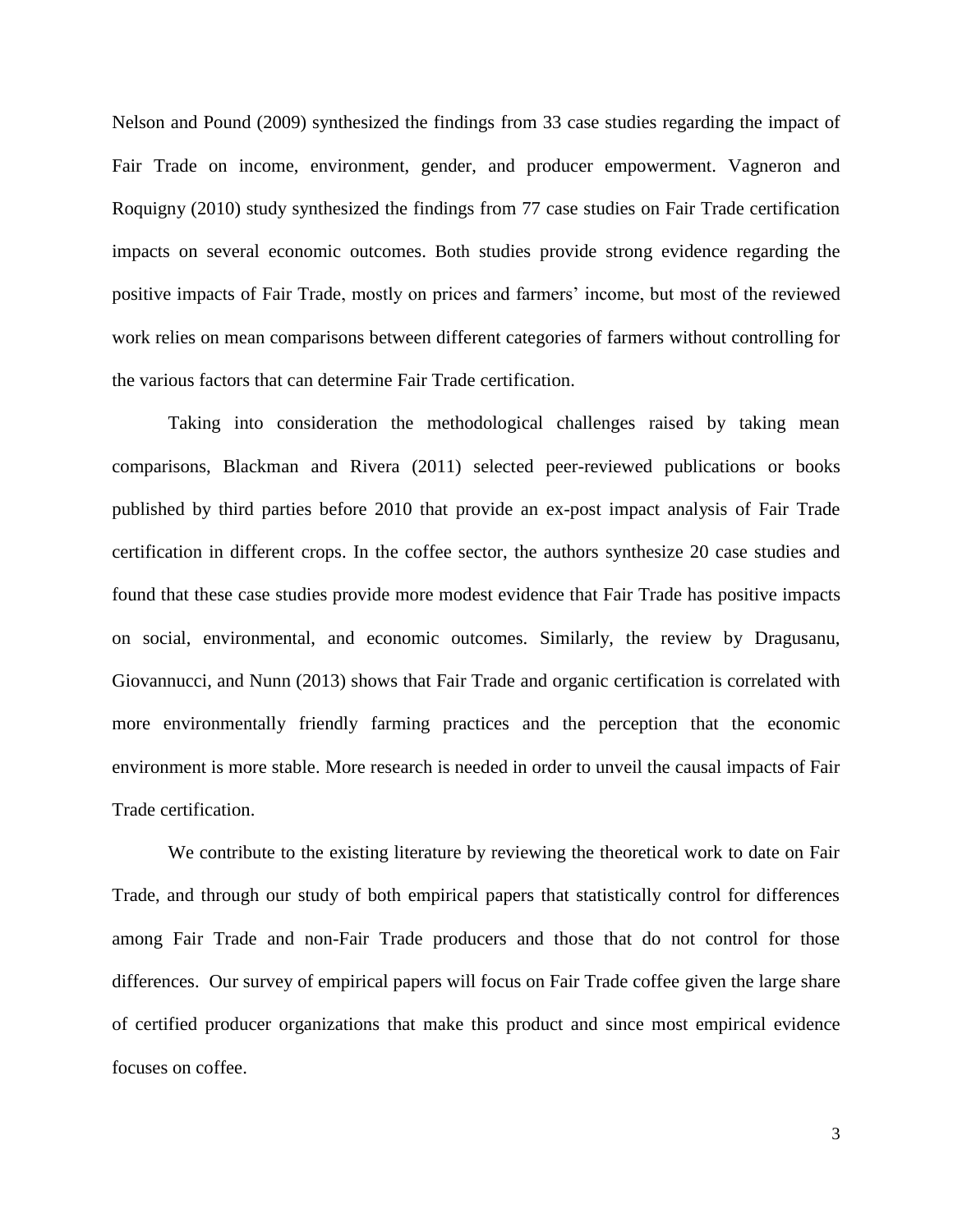Our review shows that most empirical papers have focused on the impacts of Fair Trade certification on prices and income. This is not surprising, given that one of the main premises of Fair Trade is the establishment of price floors. Cross-sectional papers that rely on simple mean comparisons find significant price differences, while papers that account for selection bias find modest price differences. It is important to note that a significant amount of heterogeneity exists surrounding how prices and income are defined. Conversely, little is known about the impacts of Fair Trade on human capital investments and labor markets. Due to the income effect derived from Fair Trade certification, we may observe some changes in health and education outcomes of those directly benefiting from it. Likewise, hired labor in the production of the certified crop is regulated by the FLO; for example, cooperatives of small-scale producers are eligible to obtain Fair Trade coffee certification if farm work is mostly performed by family members. Overall, more research is needed on the impact of Fair Trade certification given the expansion and potential role of Fair Trade certification in the improvement of the livelihood of small-scale farmers and workers in developing countries.

The rest of the paper is structured as follows. The next section examines economic theories of Fair Trade, while section three discusses methodologies that have been used for assessing the welfare impact of Fair Trade. This includes how and what data is gathered, how outcome variables are defined, and the econometric methodologies used to analyze data. Section four presents the findings from the literature on welfare indicators, including net income, price, output, and access to credit. The last section highlights key insights as well as research gaps and concludes.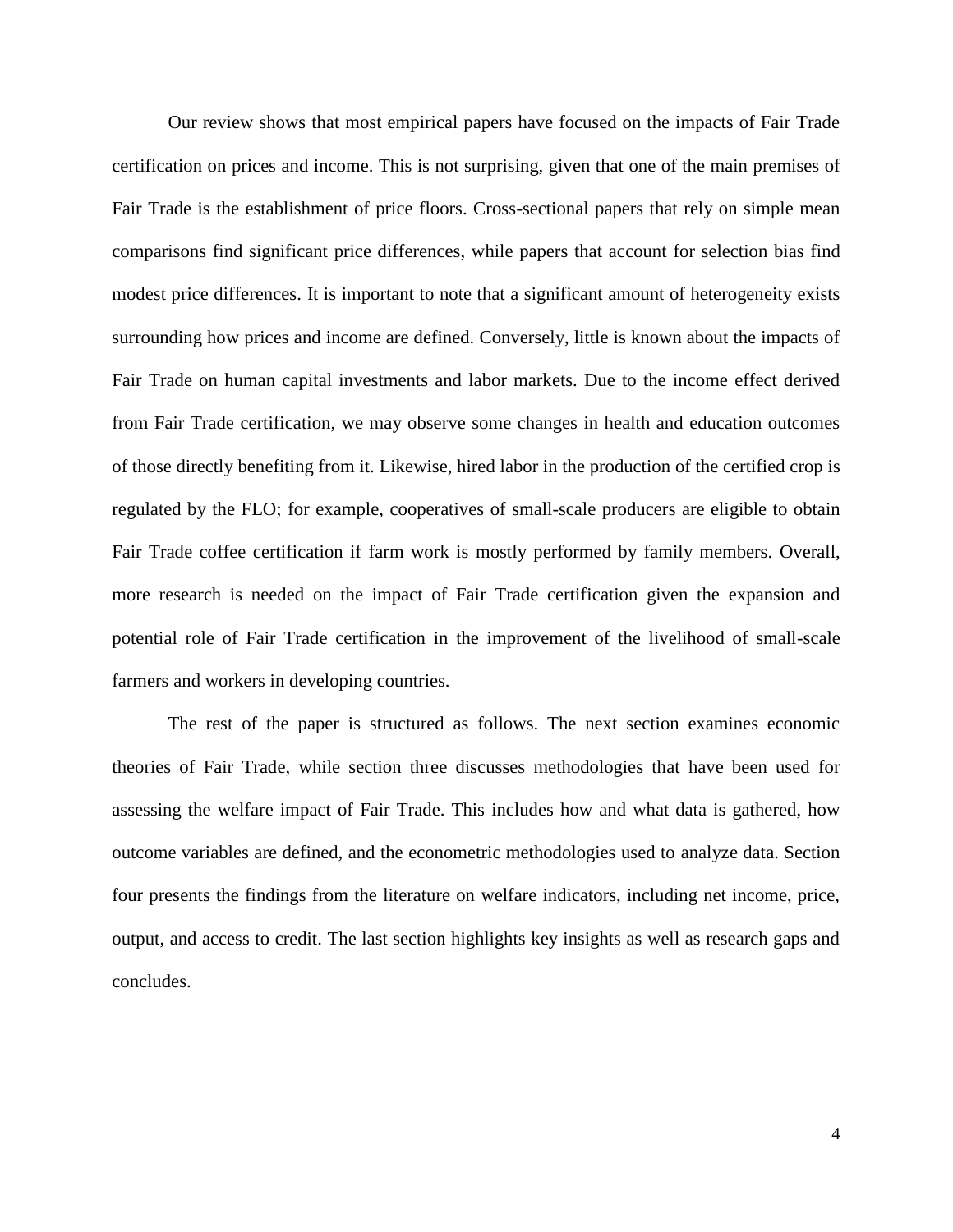#### **II. The Economics of Fair Trade**

The question of how Fair Trade affects the welfare of small-scale rural farmers is a contentious one. From a theoretical point of view, one of the most controversial issues within this topic is the price premium. In particular, Fair Trade has been assessed regarding the potential effects of using price floors as a mechanism to increase local producers' incomes. The price premium may hamper general equilibrium market clearing and create excess supply and inefficiencies by distorting market mechanisms. If Fair Trade is sufficiently large to impact world markets, demand for mainstream non-Fair Trade products could be reduced as consumers begin buying Fair Trade products, thus generating a negative demand externality. At the same time, world supply could be affected as some producers move out of the mainstream market to produce for the Fair Trade market. If the reduction in demand is bigger than the reduction in supply, many producers will be selling to a smaller market, and mainstream producers could be made worse off depending on the price elasticity of demand (Leclair 2002). If supply is large relative to demand, prices will tend to decrease.

If demand is elastic, more people will buy the cheaper good and the incomes of mainstream producers will increase. If demand is inelastic, the same number of people will buy the good and incomes will decrease given the lower price (Hayes 2008). If the extent of the global market is reduced, mainstream producers may be forced to focus on local markets. If Fair Trade and mainstream producers are both selling at least in part in local markets, Fair Trade producers may cross-subsidize their production and undersell mainstream producers (Maseland and De Vaal 2009).

Some authors, however, argue that the price premium is justifiable due to its potential to eradicate monopsony powers and other market imperfections in supply chains. In linked input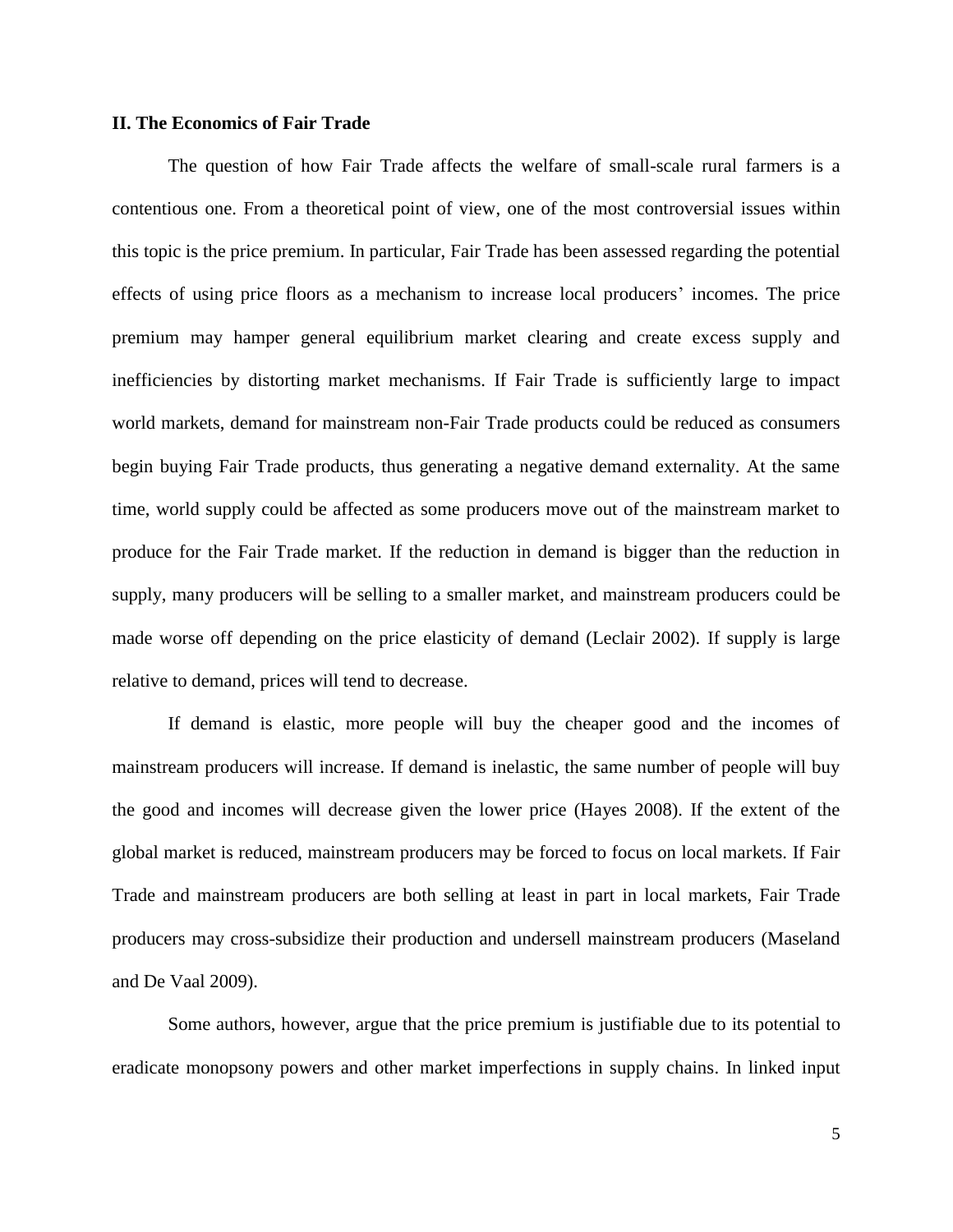markets, where market power is yielded to increase the cost of fertilizers, credit, or access to infrastructure, Fair Trade could restore competition and reduce input prices. According to Hayes' model of a Pigou-Robinson employer monopsony, the employer buys the harvest from the smallscale farmer or craftsperson or employs them in production. In this context, Fair Trade is viewed as an alternative to employer monopsony for independent producer households or other workers. While this yields welfare benefits independent of the price premium, if the Fair Trade cooperative is too small to affect the monopsonistic employer, the price premium is required to obtain pro-competitive effects (Hayes 2006). When imperfect competition is in place with a monopsonistic/oligopolistic market structure, prices may not be Pareto-optimal; instead, they may reflect the market power of exporters, importers, or intermediaries. For example, Ronchi (2006) finds that downstream actors exercise market power in the coffee sector in Costa Rica which reduces the amount farmers get paid. The author finds that Fair Trade organizing enables farmers to improve their market power, resulting in better prices.

Moreover, when there are transaction costs, such as from acquiring information about market requirements, transporting goods, and acquiring bargaining power with other actors, Fair Trade can help underprivileged market actors pay for such costs. For example, some producers may encounter search frictions in finding an importer willing to buy their products. In the presence of these market failures, the Fair Trade scheme may subsidize co-operatives' efforts to match with an importer and improve their bargaining power (Baumann et al. 2012).

Economists have also modeled how Fair Trade schemes affect the quality of the product sold. In De Janvry et al's model (2011), rents from Fair Trade are dissipated through quality arbitrage where conventional markets reward quality, but Fair Trade markets do so only weakly. The best-quality product will sell on premium conventional markets, the Fair Trade price will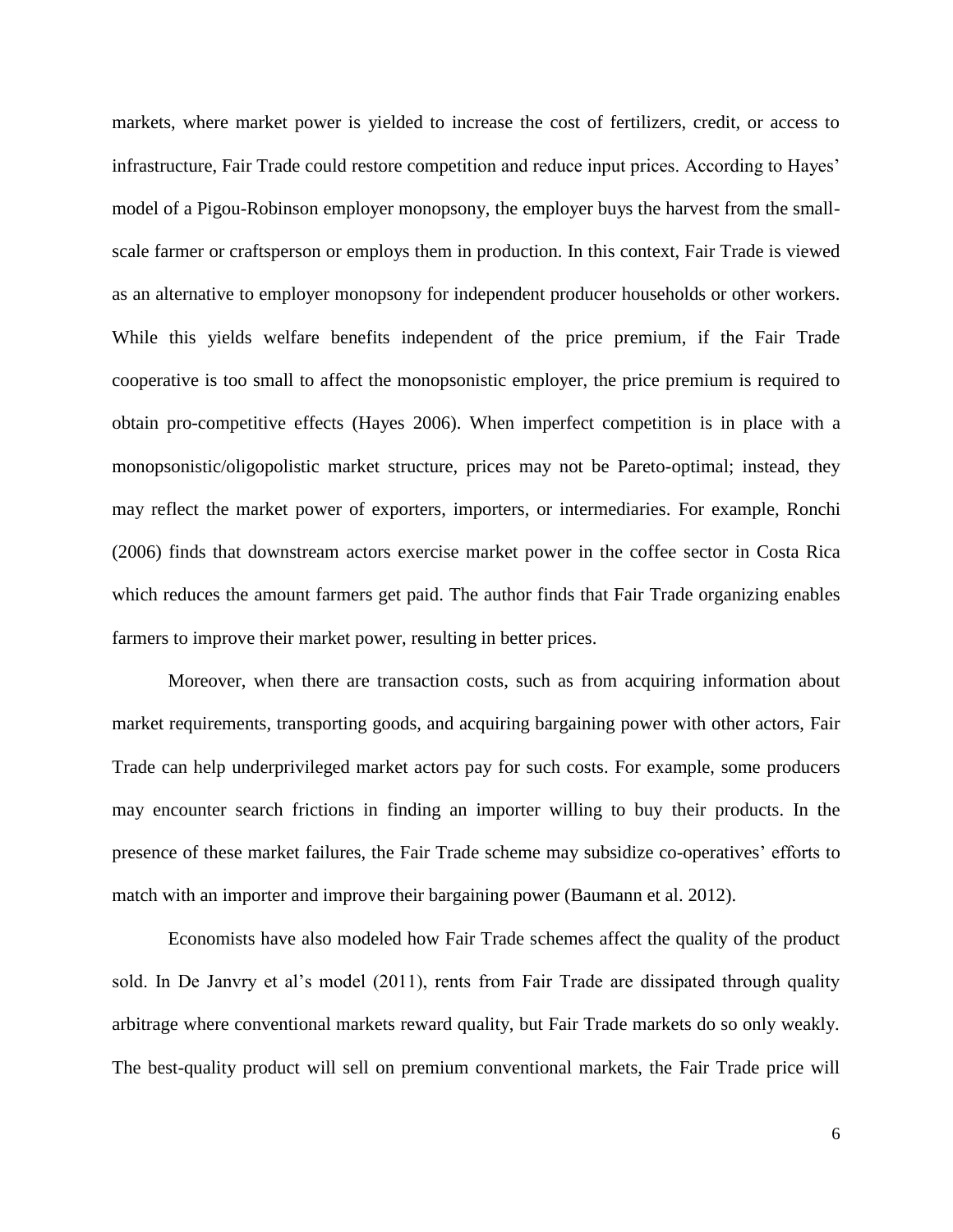garner medium-quality coffee, and low-quality product will sell at the basic price. Alternatively, Richardson and Stahler (2007) present a model of two quality-differentiated oligopolistic markets, where Fair Trade operates in one, and in which there is a moral hazard problem incentivizing the use of poor-quality inputs.

Although rarely mentioned in the theoretical literature, access to developed-country markets is one of the primary reasons that small-scale producers seek out Fair Trade certification. However, De Janvry et al (2011) show that despite farmers incurring costs for higher-quality, certified production for their produce, they may sell only a small percentage of their output to Fair Trade channels. The percentage of Fair Trade certified sales in total cooperative sales can range from 13 to 100%, with an average of around 30% (de Janvry et al 2011). Farmers only earn premium prices on the percentage sold as Fair Trade, although all of the produce is certified as Fair Trade. The phenomenon of limited actual Fair Trade sales cuts into the financial benefits of Fair Trade for farmers. In the model by Janvry et al, overcertification also reduces rents from certification since Fair Trade provides a demand channel with open access at a fixed cost, yet it does not provide a commitment to buying all output. Thus, farmers pay the cost to acquire Fair Trade certification and only enter the market as long as it is profitable to do so. As many organizations become certified, however, given limited demand, the percentage of each organization's sales to Fair Trade is reduced. Potential entrants find the cost of certification to be higher than the returns they would make from the Fair Trade premium earned on a limited percentage of their product.

Fair Trade has also been assessed regarding its potential effects on labor markets. If there is low labor demand in rural areas, then the household production possibility set may include a range of activities that yield less than the market wage, but offer more than the marginal utility of

7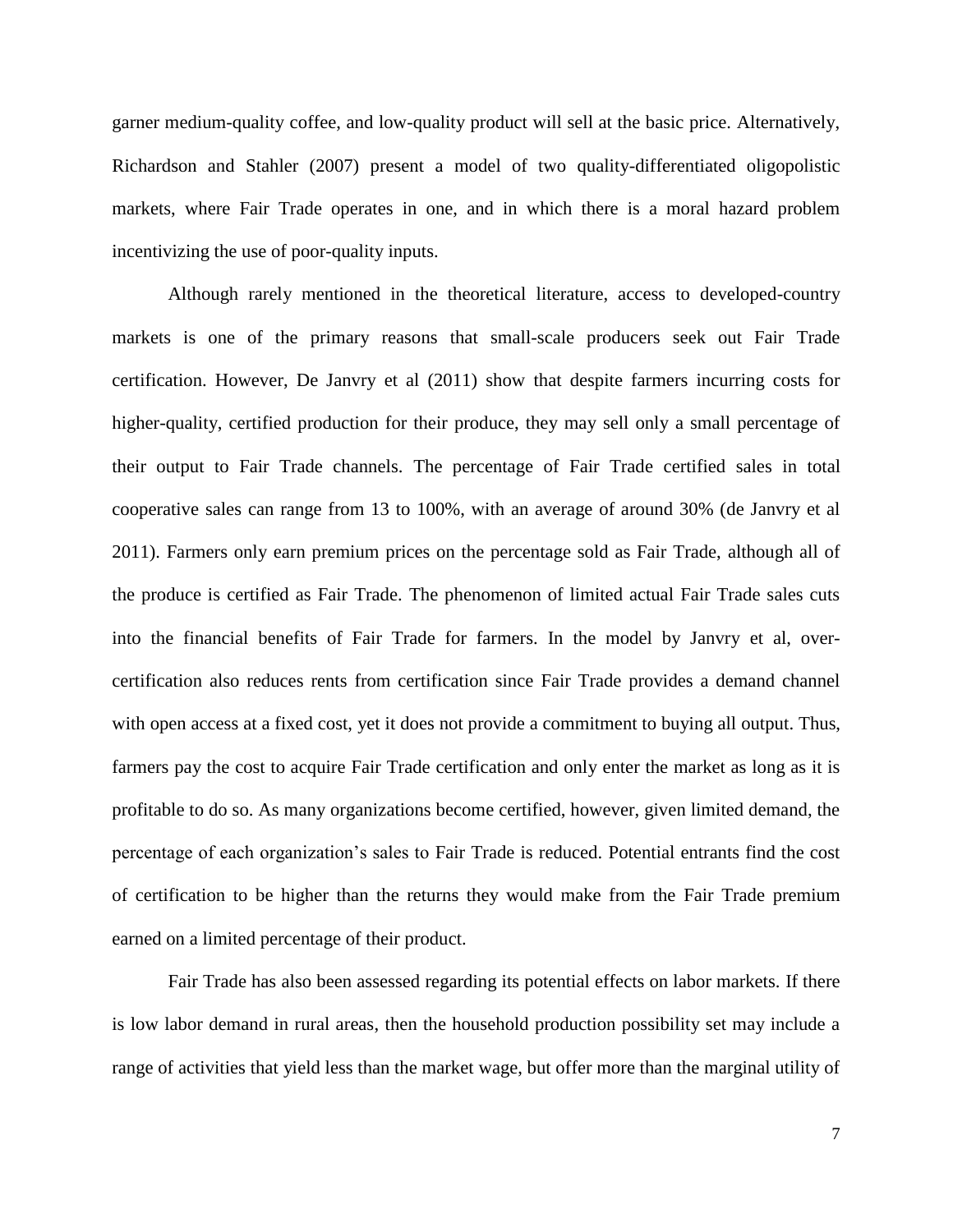leisure. The introduction of Fair Trade production increases opportunities for employment at market wages and with higher levels of productivity, thereby enabling farming households to move away from activities in the interior of their production possibilities set to a point closer to the frontier (Hayes 2006). Wages may go up throughout a region in response to higher Fair Trade wages (Ruben et al. 2009), and the Fair Trade social premium's investment in health, education, and infrastructure can benefit all actors in the economy.

Finally, it has been questioned whether Fair Trade price premiums are the best way to support underprivileged small-scale producers. Leclair (2002) notes that it may be more efficient for consumers to give grants to development aid organizations that provide direct help to underprivileged producers, since the Fair Trade premium's welfare benefits may be diffused by income effects which will tend to reduce farmers' effort and the quantity of products sold, thereby reducing the amount of the premium received by the farmer. Despite this potential drawback, the same author concludes that Fair Trade may nonetheless be preferable, "primarily because it allows work, rather than passive acceptance of aid, to be a means of improving standards of living" (Leclair 2008: 2962). Other analysis suggests that Fair Trade is not necessarily inefficient and that there may be general equilibrium effects; for example consumers also gain a personal benefit from the knowledge that they are giving their money directly to the person who is growing their coffee, known as the "warm glow effect" (Hayes 2008, Richardson and Stahler 2007).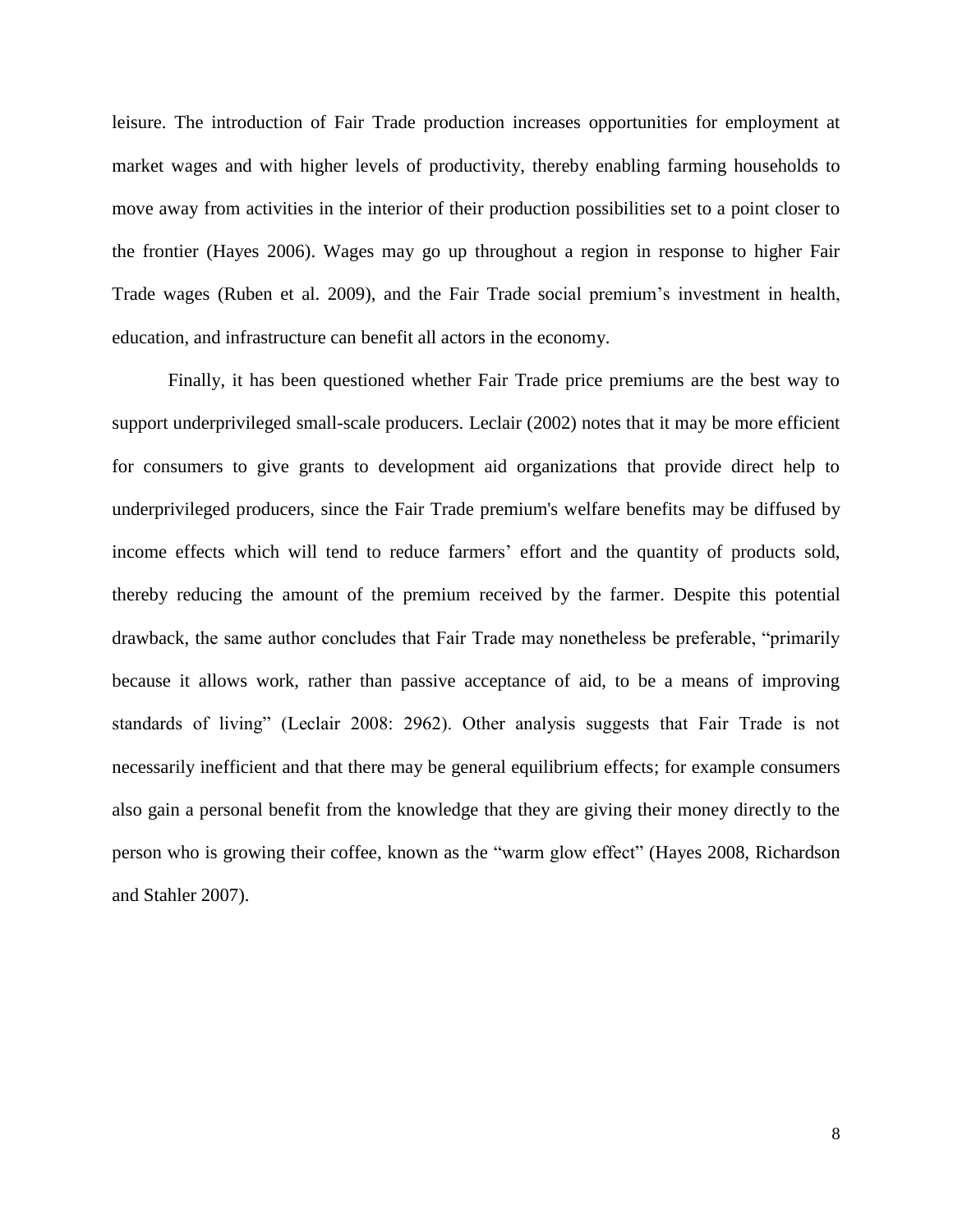#### **III**. **Methodological Issues**

Establishing the impacts of Fair Trade certification on households is not a straightforward task. The problem lies in the fact that we cannot observe directly from the data what would have happened had farmers not participated in Fair Trade (counterfactual data). Empirically, we observe separately the outcomes of those who are affiliated with Fair Trade and the outcomes of those who are not affiliated with Fair Trade. After a simple estimation of the mean difference in outcomes between these two groups, the estimates are likely to be affected by selection bias, given that the certification decision might be driven by unobserved factors (e.g. motivation) or observed factors.

Fair Trade certification begins with producers, usually associations of small-scale farmers or firms who make the raw ingredients in Fair Trade-certified products. In the case of cooperative certification, in most cases the cooperative existed prior to seeking out Fair Trade certification, such as for the purpose of government extension or to obtain organic certification. Depending on the particular cooperative, farmer members may each pay a portion of the costs of certification or the cooperative itself can pay them using the organizations' savings and/or other revenue sources. While the practice varies from case to case, most cooperatives have procedures in place to allow in new members, govern themselves, and provide technical assistance to their members (Raynolds et al 2004).

The study of the determinants of selection into certification is an understudied aspect of Fair Trade. If the producers with the highest productivity bear the costs of adapting new standards of production and becoming part of a cooperative, then there might be positive selection into Fair Trade (Breimer and de Vaal 2011). Given the targeting of small and disadvantaged farmers, there is some evidence of negative selection into Fair Trade. For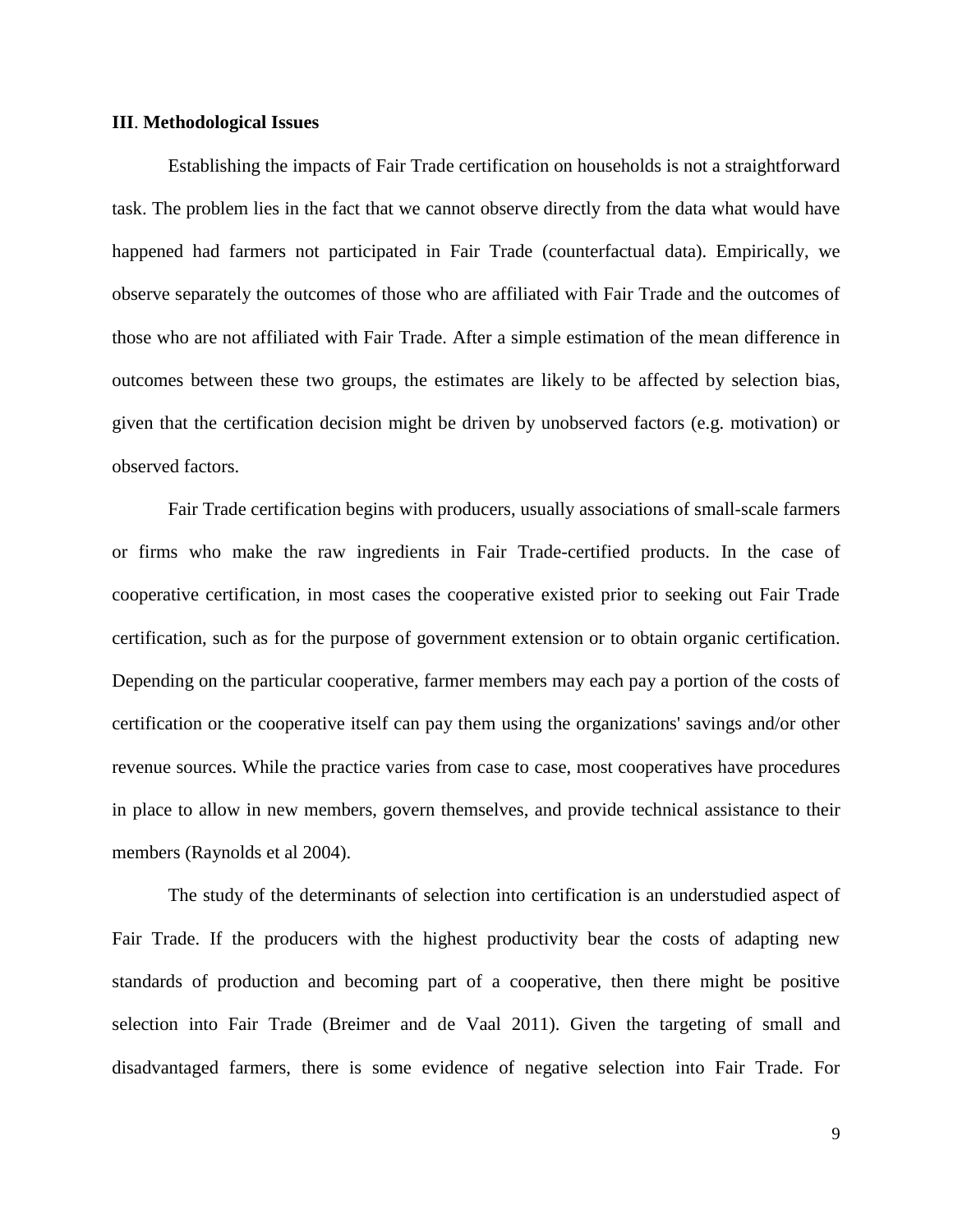example, Fort and Ruben (2009b) conducted a study of 360 Peruvian coffee farmers in three organizations and showed that Fair Trade-certified farmers have less education and own smaller farms than non-certified farmers. Similarly, Saenz-Segura and Zuniga-Arias (2009) show that, within a sample of 103 Fair Trade-certified coffee producers in Costa Rica organized in nine cooperatives, Fair Trade producers have only primary education and possess less experience than non-certified ones.

Papers that analyze cross-sectional or time series data control for selection bias through a two-stage participation-treatment model (Weber 2011; Becchetti et al. 2011), fixed effects (Barham and Weber 2012), and stratified cluster sampling and factor analysis (Geiger-Oneto and Arnould 2011). Other studies compared sample means between treatment and non-treatment groups using ANOVA or nonparametric difference tests, however, without controlling for differences between the two groups (Arnould et al. 2009; Beuchelt and Zeller 2011; Jaffee 2009). If there is negative selection into Fair Trade, as some of the empirical papers suggest, these estimates are biased downward and thus understate the effects of Fair Trade.

Based on the evaluation literature, different approaches have been used to construct a credible counterfactual. One approach would involve the randomization of farmers into Fair Trade (treatment) and non-Fair Trade (control) groups. Randomization ensures that all observable (e.g. education, age, farm size) and unobservable characteristics (e.g. motivation) are the same for both groups. In the context of Fair Trade, however, the random assignment of farmers is highly unlikely in light of its institutional and political features. In the absence of a randomized assignment, a common approach used to correct for potential selection bias is propensity score matching. In this case, certified producers are paired with uncertified producers that have very similar, if not identical, observable characteristics that plausibly affect outcomes.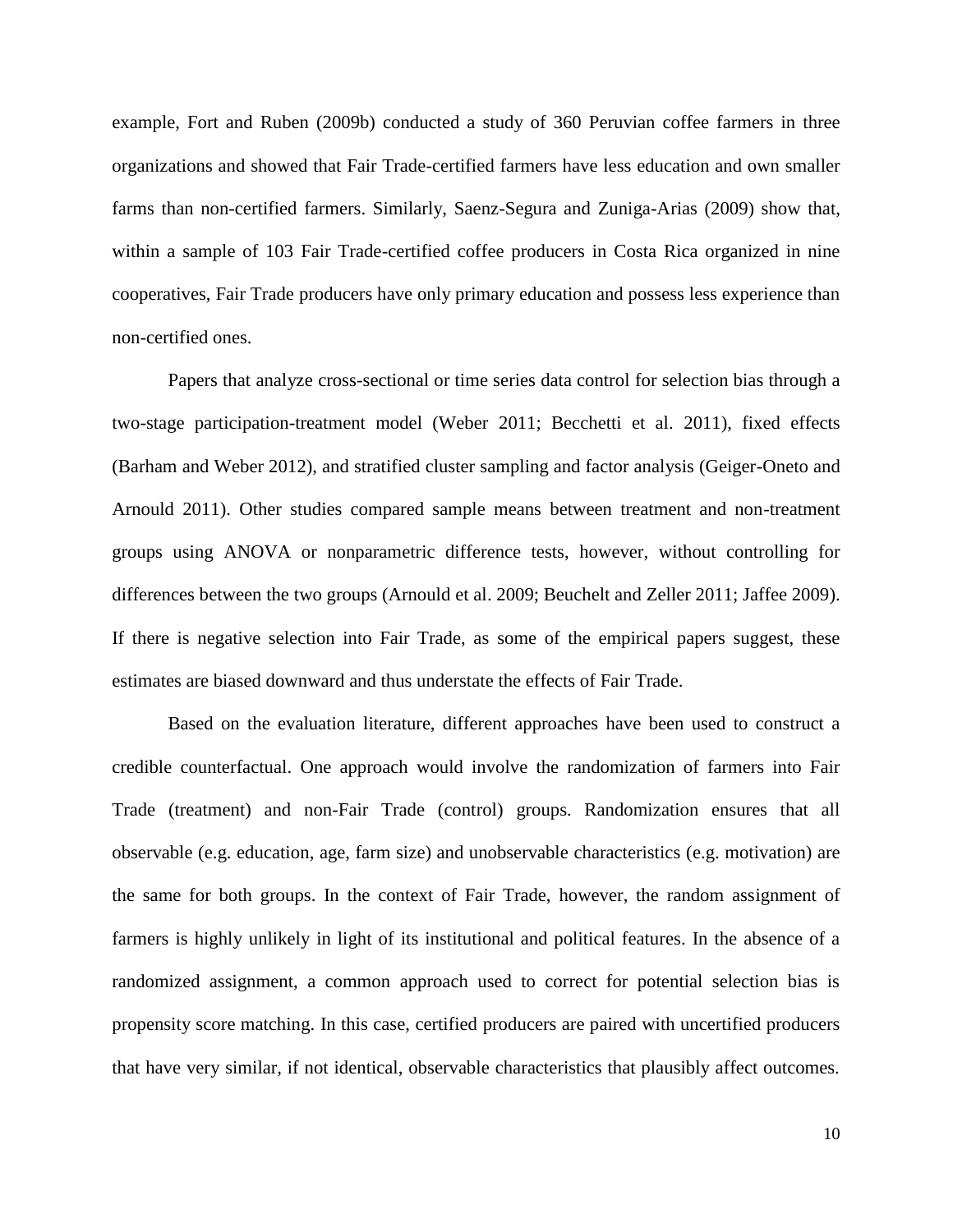Several studies used this approach, including manual field-based matching and propensity score matching (Fort and Ruben 2009a; Fort and Ruben 2009b; Zuniga-Arias and Saenz-Segura 2009; Saenz-Segura and Zuniga-Arias 2009; Ruben and van Schendel 2009; Ruben and Zuniga 2011). It should be noted that propensity score matching estimates are still biased if there are important unobserved differences between the groups.

#### *Outcomes of Interest*

Most papers that focused solely on price paid to the cooperative as the dependent variable found a positive impact of Fair Trade on that outcome. However, price is a very weak indicator of producer welfare. Fair Trade certification involves associated costs and changes in productivity. Several studies defined price based on the internationally defined Fair Trade minimum price and assumed that this price was received by producers. However, the minimum price is not generally equal to the farm-gate price received by Fair Trade farmers. Cooperatives receive the minimum price, and they often take deductions, for example to compensate for export credit costs or to pay down debt incurred to obtain certification (Calo and Wise 2005). There is evidence suggesting that the certification cost is significant for small cooperatives; Saenz-Segura and Zuniga-Arias (2009) report that one-third of the total Fair Trade premium received was used to pay for certification in a Fair Trade coffee cooperative in Costa Rica. Although the weight of the evidence suggests that Fair Trade production is more costly than non-Fair Trade production (Fort and Ruben 2009a; Zuniga-Arias and Saenz-Segura 2009; Smith and Loker 2012; Ruben and Zuniga 2011), evidence on actual costs is scant due to difficulty in obtaining data , particularly comparable field-level cost data. If there are barriers to entry, in the form of significant certification costs, the poor could be excluded from participating in Fair Trade.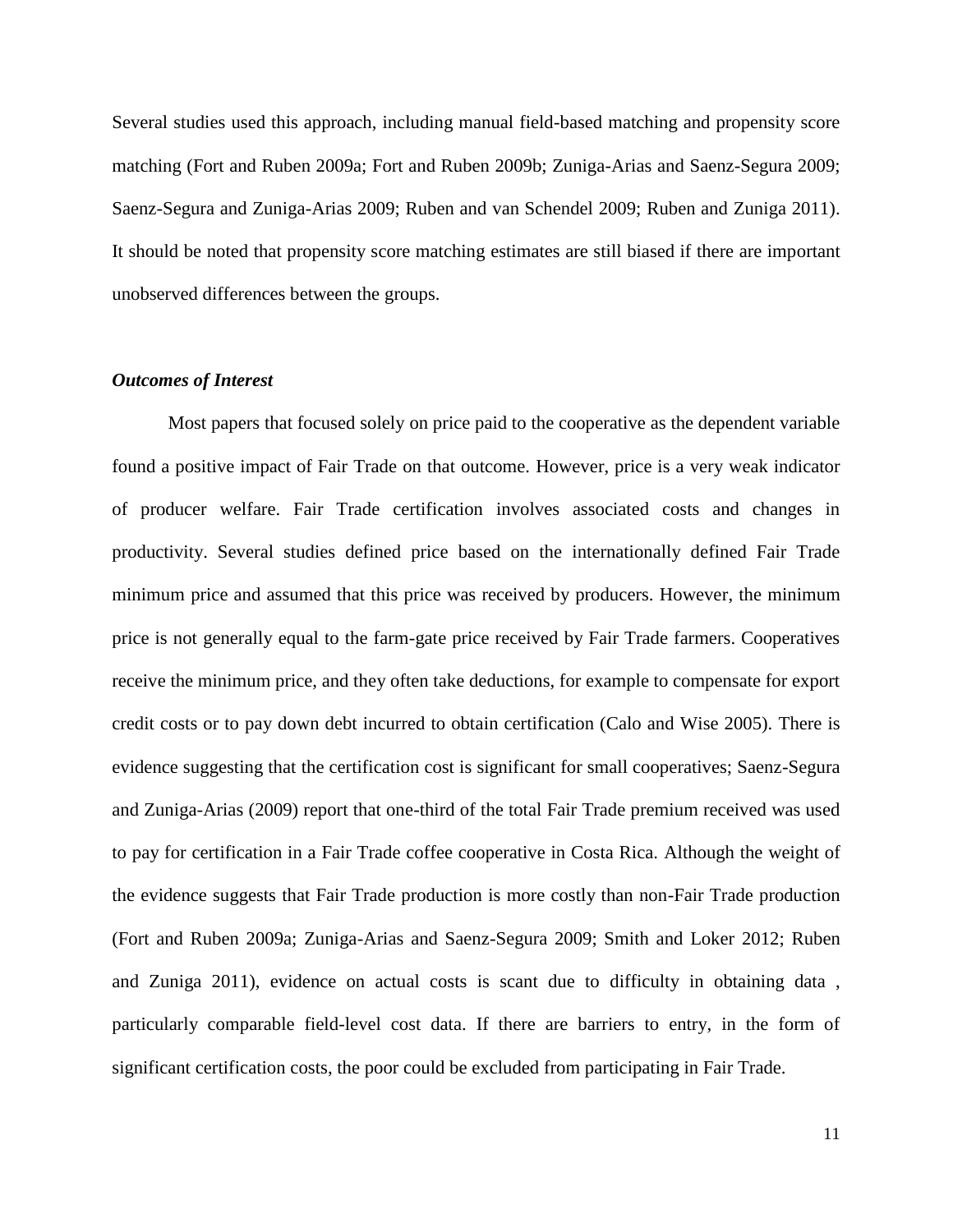Furthermore, when cooperatives obtain a Fair Trade price on only a fraction of their sales, as is often the case, they apply cooperative rules to distribute a portion of the premium amount to all farmers. For example, some cooperatives divide the total premium cash received from Fair Trade sales across the total quantity of product purchased from farmers and then distribute this amount in proportion to the amount of product sold by each farmer (de Janvry et al 2011). Calculations that are based on co-operative price records will record this price. However, farmers sometimes sell part of their crop outside the Fair Trade co-operative to local intermediaries, especially during the lean season, when immediate cash is needed (Valkila and Nygren 2010). Calculations based on prices reported by farmers throughout the year will record a true farm-gate price based on a weighted sum of the prices received from different sales outlets. Finally, quality can vary throughout the year, and whether the price paid is a premium for quality or for Fair Trade can commensurately change, although this effect is only rarely controlled for (Barham et al 2011; de Janvry et al 2011).

Similarly, studies that define the income of producers as the outcome variable are also methodologically problematic. If revenues are defined as prices multiplied by quantity, then the concerns regarding price measurement described in previous paragraphs are relevant. Quantity can be defined through reference to cooperative records, by farmers' reported sales to the Fair Trade cooperative, by farmers' total reported sales, by farmers' reported total yields (including household consumption), or by measured yields. Each measure yields a different scale of impact.

With regards to net income, some studies do not subtract any costs before reporting revenue statistics while others do deduct such costs and report on net income. Weber (2011) defines the "net premium" from Fair Trade-organic sales as the Fair Trade-organic mandated price minus the per-unit certification cost (including certification fees and building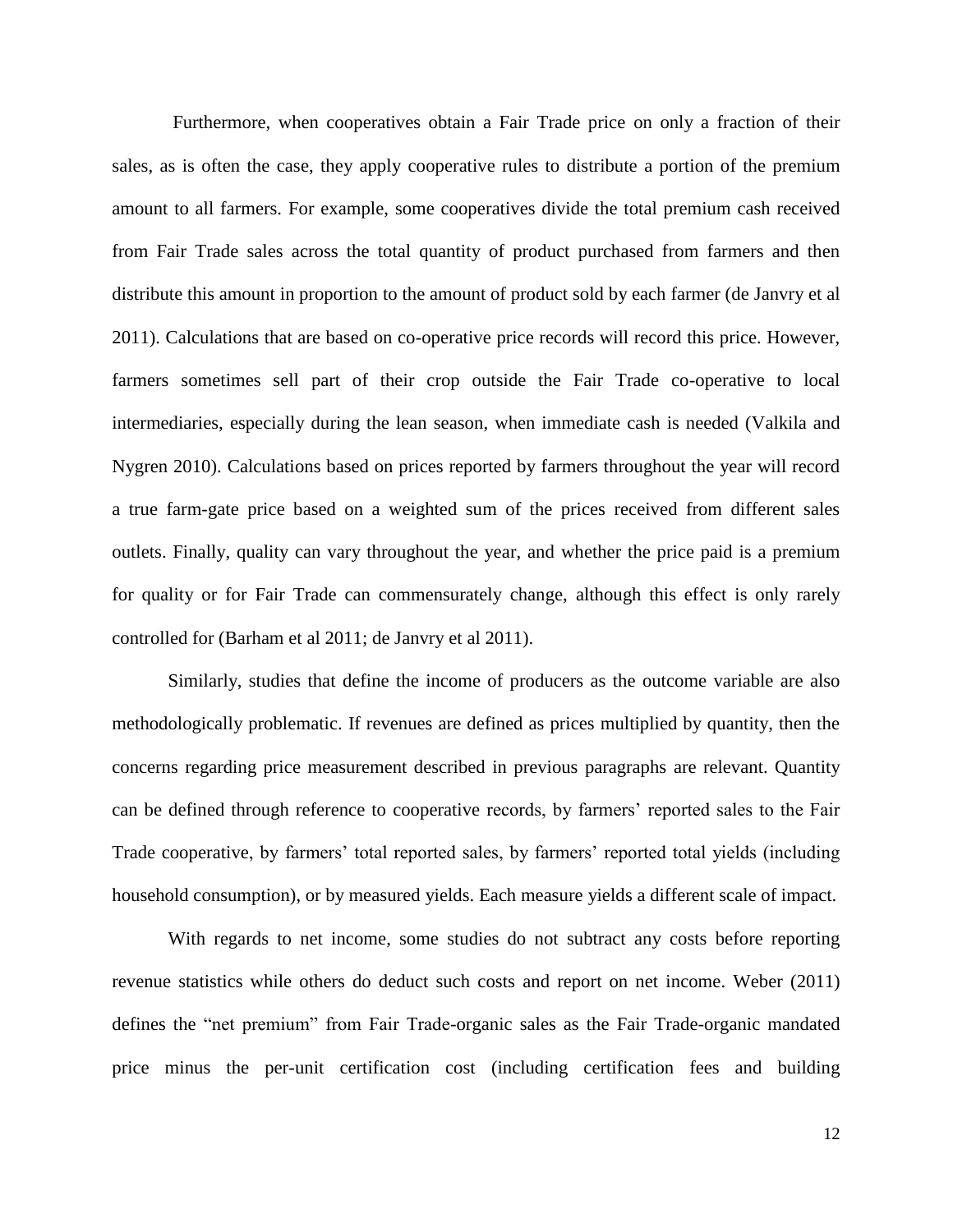infrastructure). The author notes that this equation takes into account neither farm-level costs nor pecuniary benefits from social premium spending. Beuchelt and Zeller (2011) define economic profit as the accounting profit minus opportunity costs such as interest for machines and variable cost, opportunity cost of land, and opportunity cost of family labor, where the interest rate used is 17% as is common in the region. Calo and Wise (2005) deduce producer cost as certification cost/area plus organization costs subtracted from actual producer prices along with presumed labor cost/quintal (which is different for organic and conventional farmers) to find net income. Valkila (2009) accounted for field-based fertilizer and yield use. Still others simply state the changes in income, costs, and profit without reporting how these amounts were calculated.

There are thus methodological issues in defining the dependent variable in Fair Trade impact studies. No studies used data on net income/profits of Fair Trade and non-Fair Trade producers based on detailed field-level information about yields, labor costs, fertilizer costs, opportunity costs, per-farmer certification costs, and average received price. Few examine the changes in household-level costs, notwithstanding evidence that Fair Trade production functions are significantly different from conventional ones (Ruben et al. 2009). While certification can involve intensification of production, with more inputs and outputs, sometimes it involves reduction in input use, for example when undertaken with organic production in regions with pre-existing industrial agriculture practices and this is rarely discussed (see Valkila 2009 for an exception).

#### **IV. Findings**

#### **IV.1 Prices**

The main characteristics of the Fair Trade movement are associated with the Fair Trade premium and price floors.<sup>iii</sup> Thus, it is not surprising that most cross-sectional studies find that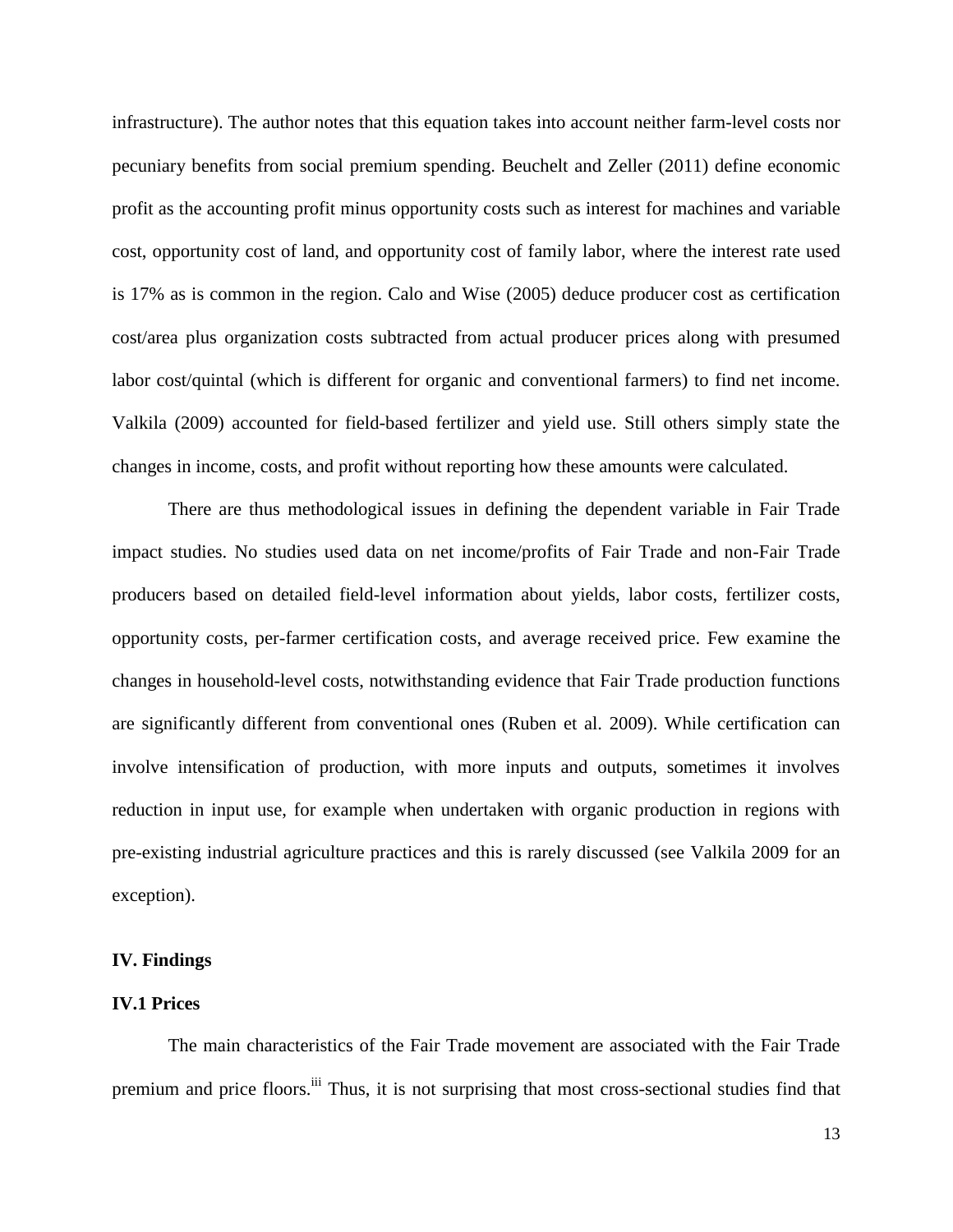the price received by Fair Trade certified producers is significantly higher than the price received by non-Fair Trade producers. For example, within a sample of 469 coffee producers in Central America and Mexico for the 2003/2004 harvest, Mendez et al. (2010) construct an average price measure using farm gate prices received from different markets (organic, certified Fair Trade, and conventional) weighted by the percentage of the harvest sold at that price to reflect the prices that farmers obtain at the farm gate. The authors find that Fair Trade certified farmers received \$0.17 more per pound of coffee sold while Fair Trade/Organic certified farmers received \$0.38 more per pound of coffee sold compared to non-certified farmers.

When the Fair Trade prices paid to the cooperative are taken as the farmer's received price without taking into account that there may be averaging across all sales by the cooperative before pay is given to farmers, the positive price differential for Fair Trade sales is still present. Bacon (2005) study of 228 Nicaraguan farmers in the 2004 growing season found that the average prices received at the farm gate were \$0.84 per pound for Fair Trade coffee, \$0.63 per pound for Organic coffee, and \$0.41 per pound for conventional coffee. Given that farmers do not sell their entire crop as certified and the average price received is lower, certified farmers selling at least in part to Fair Trade/Organic markets received an average price of \$0.56 per pound. Similarly, Arnould et al. (2009) found that farmers who were Fair Trade certified received higher prices per pound of coffee sold in a study of 1,269 coffee farmers from Peru, Nicaragua, and Guatemala in the harvest of 2004/2005.

It should be noted that the producer organization is paid the set Fair Trade minimum price for coffee, which is unaffected by fluctuations in world price. Farmers are guaranteed to receive the floor price when international coffee prices are lower than the minimum price; otherwise, farmers receive the international price. Most cross-sectional studies on coffee refer to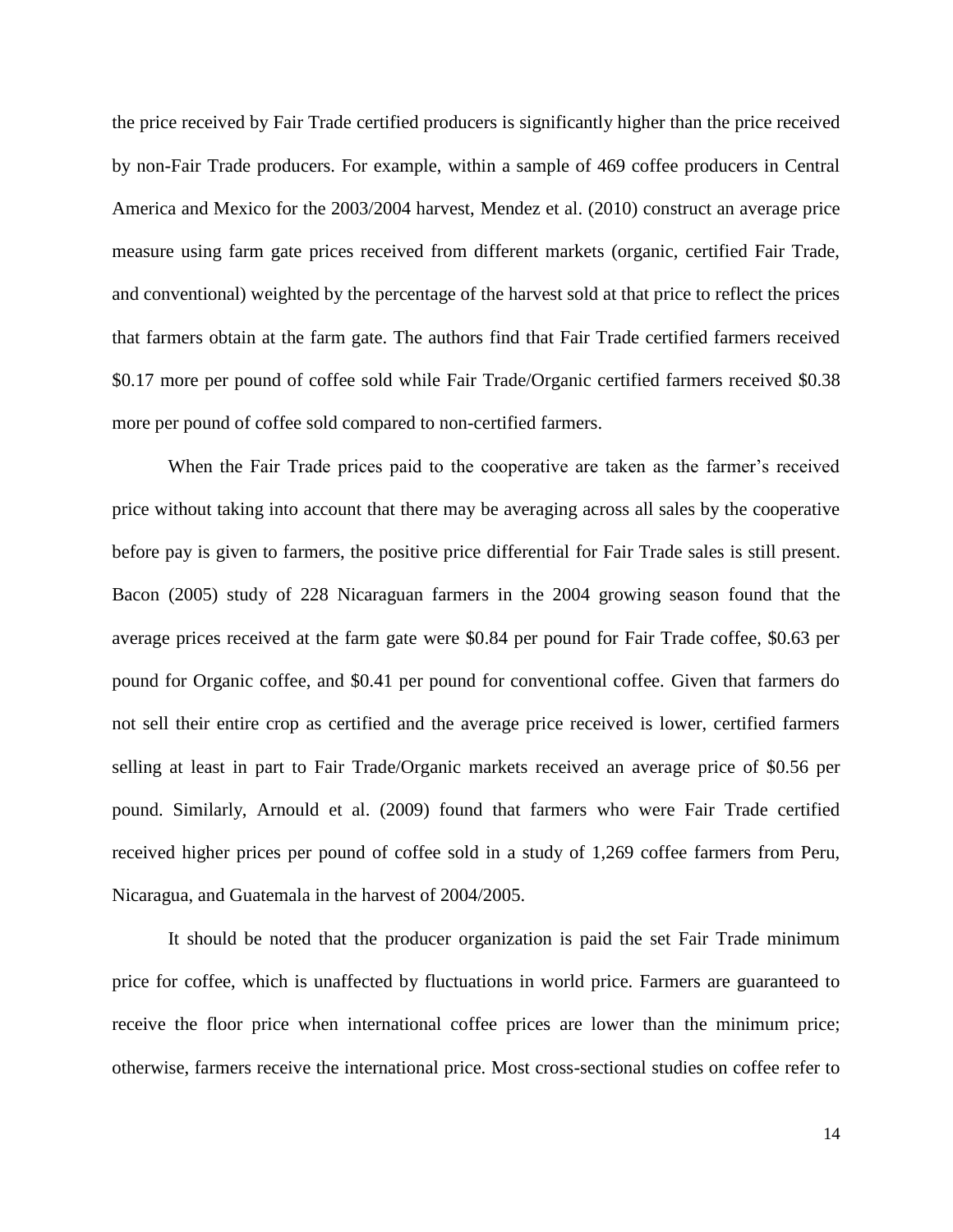the harvest between 2000 and 2005-2006 during which international coffee prices were relatively low, which may lead to stronger Fair Trade price differences (Ruben 2009). An alternative strategy is to follow producers over time in order to capture fluctuations in world prices. For example, Dragusanu and Nunn (2013) analyzed six coffee cooperatives from Costa Rica between 1999 and 2010 and found a significant but moderate price differential between Fair Tradecertified farmers and conventional farmers of about \$0.04 per pound on average. Given the lack of data, however, longitudinal evidence is scant.

One of the shortcomings of the previous literature, as mentioned before, is that most studies compare outcomes of Fair Trade certified farmers against farmers delivering to the conventional market, but these two groups are not really comparable if there is selection into Fair Trade. For example, if selection into Fair Trade is correlated with characteristics that also cause farmers to produce better quality coffee and thus charge a higher price, the price difference may be upward biased. Thus, the previous findings are informative but should be taken with caution.

An alternative strategy is to use propensity score matching in order to reduce the bias in the estimates. For example, Fort and Ruben (2009b) use propensity score matching to pair Fair Trade certified producers with similar non-certified producers based on observable characteristics such as age, family size, farm tenure, and farm size, among others. The main results for 360 coffee farmers from Fair Trade certified cooperatives and matched non-certified cooperatives in Peru suggest no evidence on price differentials. The authors explain the absence of a price difference amongst coffee producers by the small proportion of sales made to Fair Trade markets and by the cooperative practice of paying producers the average price of the different markets where it is sold.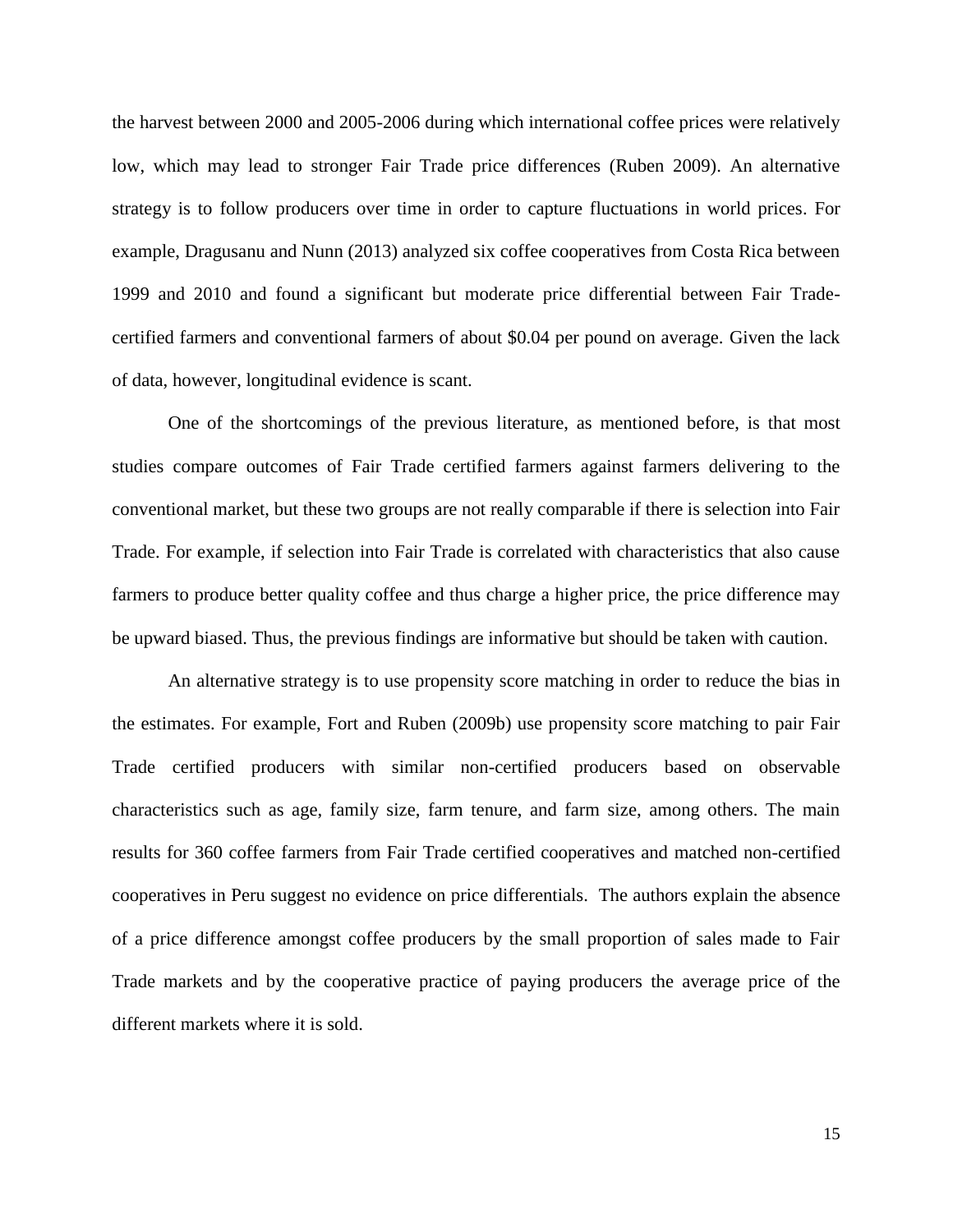#### **IV.2 Productivity**

Fair Trade certification often goes hand in hand with the establishment of a cooperative and other certification schemes which may affect productivity. Many papers suggest that Fair Trade and/or Organic certified cooperatives help farmers innovate more, including through capacity-building in farming techniques that enable farmers to experiment with ways to improve productivity, quality, and reduce costs: indeed, some suggest this is a primary way that Fair Trade benefits the poor (Hayes 2008; Raynolds et al 2004; Blackmore et al 2012). This is consistent with information economics theory, since the cooperative may enable farmers to acquire information on downstream demand, learn technologies of production, and through certification eliminate moral hazard problems associated with excess chemical use and poorquality produce.

It should be noted that evidence on the impact of Fair Trade certification on yield intersects with the changes in the intensity of production and the uptake of Organic practices. Indeed, according to FLO (2012), about 61 percent of all Fair Trade-certified small producer organizations reported holding Organic certification in 2011. Valkila (2009) points out that there is a continuum of farming practices from those that are low-input and low-yield to those that are high-input and high-yield. If Fair Trade and Organic standards are adopted in low-input, lowyield environments, certification can increase income by increasing price and perhaps marginally increasing yield by adopting explicit organic fertilization practices. With medium- or highintensity management, advantages are less clear. Many cooperatives undergo both certifications, given that much of the world demand for Fair Trade products requires that it be also Organic. Moving from high-intensity management using chemical fertilizers and pesticides to Organic production could adversely affect productivity (Barham et al 2010).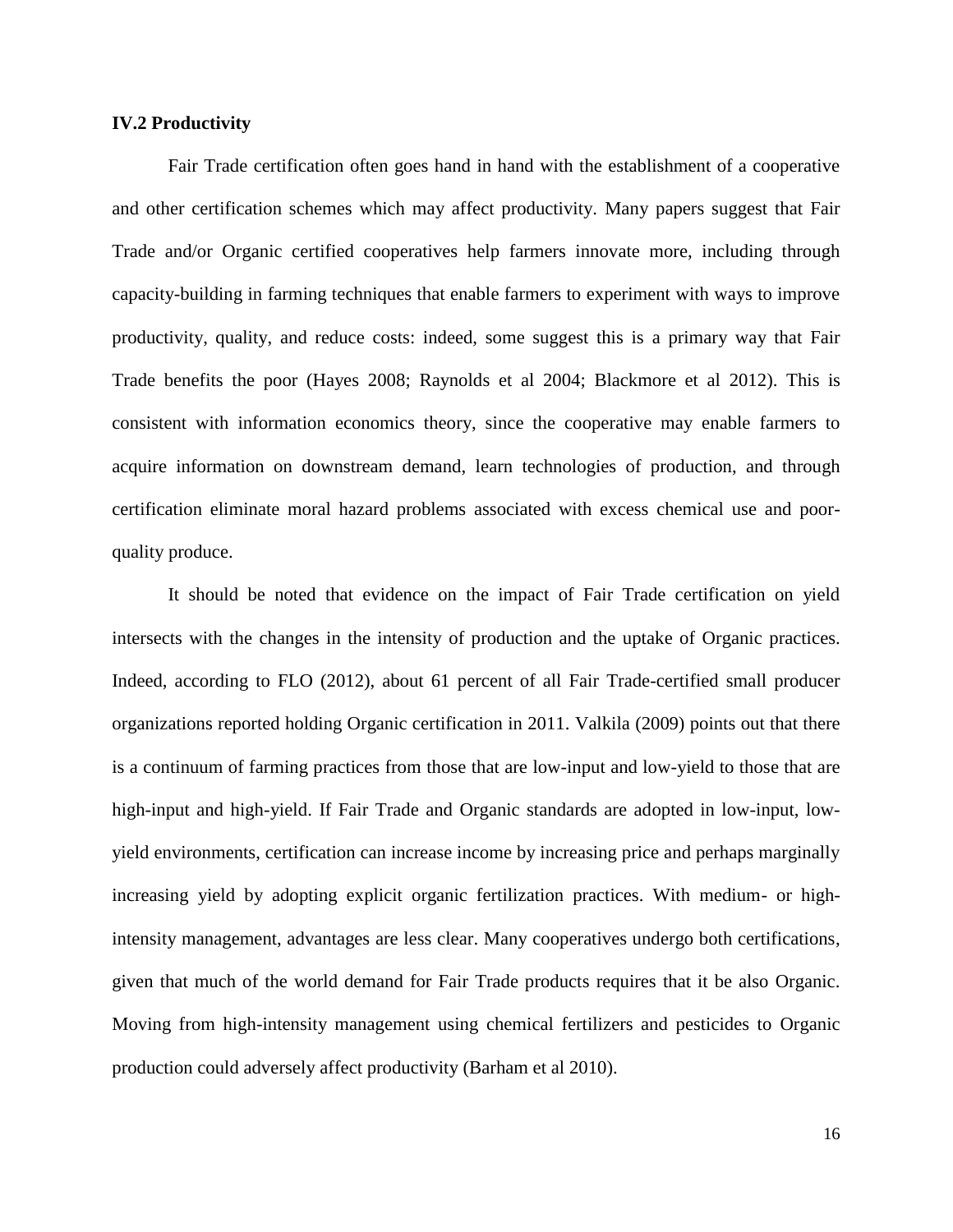Cross-sectional mean difference studies provide mixed evidence. Based on total volume, the study by Arnould et al. (2009) of 1,269 farmers from Nicaragua, Peru, and Guatemala show that Fair Trade certified farmers sell more coffee than non-certified farmers. Similarly, Mendez et al. (2010) conducted a study of 469 coffee producers in Central America and Mexico and found that Fair Trade- or Organic-certified farmers produced more than either farmers holding either certifications or non-certified farmers. Measuring productivity as yield per hectare, Beuchelt and Zeller (2011) estimated that there is not much difference between conventional and Organic/Fair Trade output among 327 cooperative members in Nicaragua.

The diversity of results might be driven by how productivity is defined, but all rely on simple mean comparisons without controlling for the various factors that affect farmers' performance. Differences between Organic, Fair Trade, and conventional growers could reflect local conditions or pre-existing differences in management techniques that increase yields. Of the empirical papers that aimed at controlling for selection bias, the evidence suggests that yields may be at least as important as prices, if not more so, in changing the profits that producers make. The study by Barham et al. (2011) of 845 coffee growing households in Southern Mexico defined net income as total revenue (price times sales) minus cash costs and revealed that yield differences account for at least two-thirds of the difference in the net revenue per hectare gap between Fair Trade-Organic and conventional producers.

#### **IV.3 Income**

Another debatable issue is the income effect of Fair Trade certification. Most early studies found a clear, positive, and significant correlation (Jaffee 2009; Ronchi 2002). However, as noted in the methodology section, these estimates may be affected by selection bias. In

17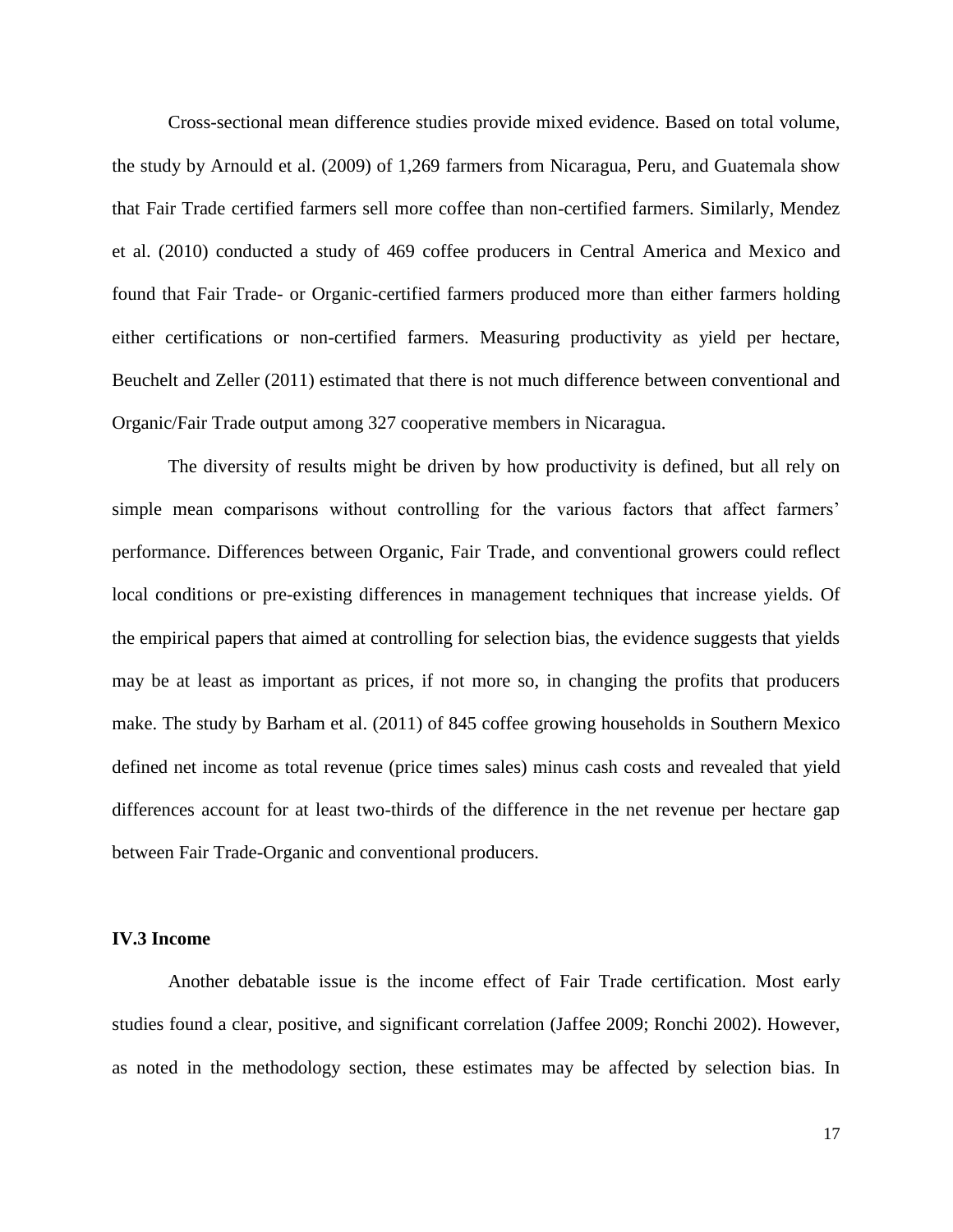addition, there is great variety in the measures reported as "net income" or "profit". In most cases, a gross revenue statistic is calculated using factory- or farmer-reported prices and output. Costs are subtracted from this figure, including for example time spent on cooperative participation, per-farmer certification costs, opportunity costs at market interest rates, cash expenses, and household labor time. Most reported net income statistics refer to net income from sales of the product that is Fair Trade certified only, and most are reported at a household level, not on a per-capita basis.

Studies that control for selection bias find that the extent of predicted income gains from conversion to Fair Trade is small relative to the gains reported in the literature on other incomegenerating initiatives such as migration or employment in the rural non-farm economy. For example, a study by Weber (2011) of 845 coffee growers in the states of Oaxaca and Chiapas in Mexico show that income gains from Fair Trade are approximately 5% of household income net of the cost of cooperative participation but before other costs are subtracted.

It should be noted that, in a context of limited net income gains, Fair Trade certification may still have an effect on household welfare, since the Fair Trade premium retained by the cooperative is meant to be invested in social projects. The empirical literature has reported issues with the governance of the social premium, however, particularly in being spent on the cooperative's normal business costs (Valkila and Nygren 2010), distribution by a plantation owner to curry favor (Makita 2012), contestation of plantation Joint body funds (Riisgaard 2009; Blowfield and Dolan 2010), and limited benefits to farmers from the social premium (Fort and Ruben 2009b; Zuniga-Arias and Saenz-Segura 2009). Makita (2012) suggests that the administration of the social premium should be delegated to an independent third party to improve the likelihood of benefits for producers and workers. Even though these findings are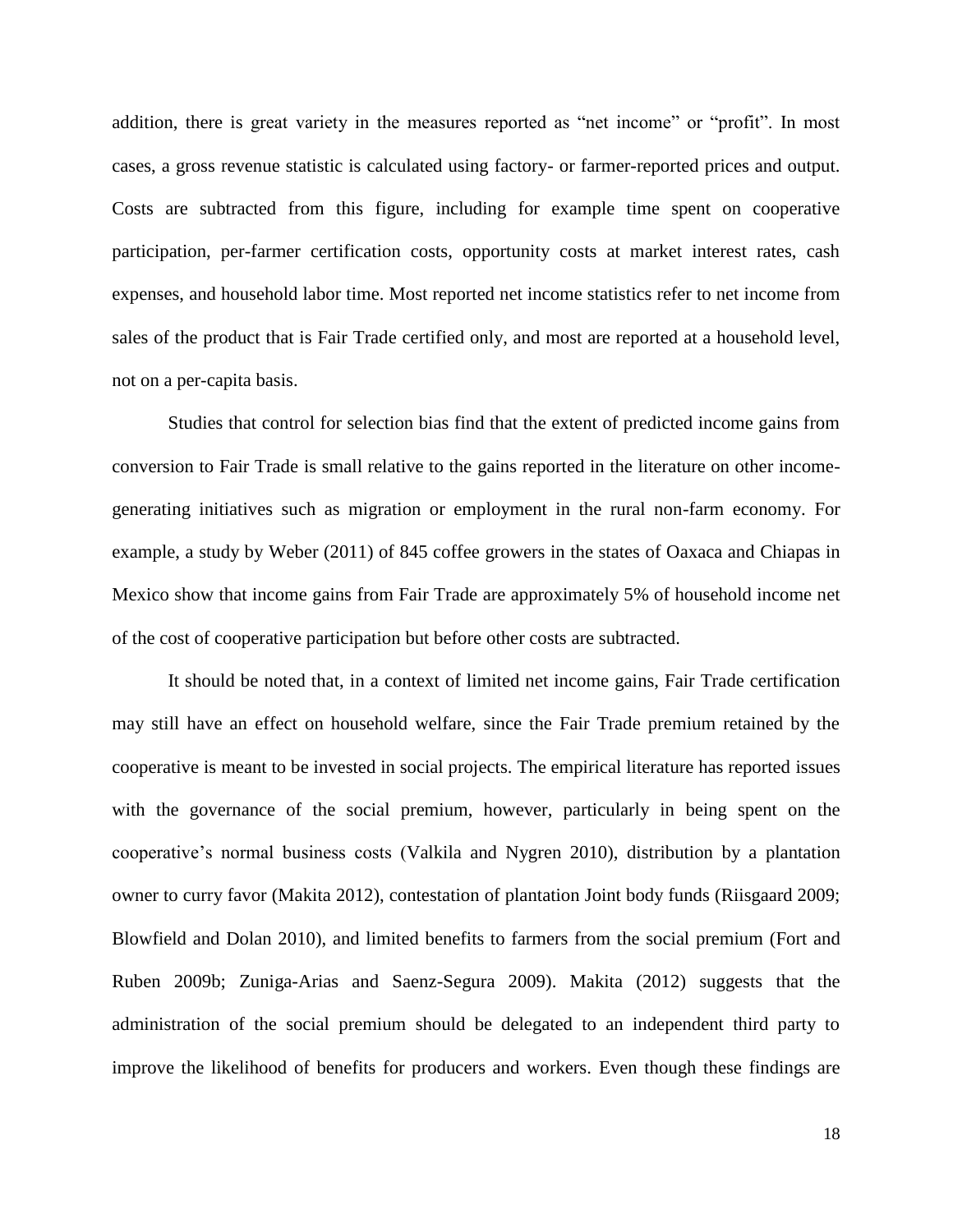informative, more research is needed in regards to the decision-making process and efficiency gains of investments of the Social Premium.

#### **IV.4 Market Access and Financial Assets**

Cross-sectional mean difference studies show that Fair Trade producers have more access to credit or savings compared to non-Fair Trade producers. For example, in a study by Mendez et al. (2010) of 469 coffee producers in Central America and Mexico, Fair Trade farmers had higher reported access to credit (42%) than conventional coffee farmers (34%). This could be related to the fact that the Fair Trade social premium finances "credit funds" that are run by cooperatives to make credit available to producers (Ronchi 2002; Ruben et al 2009). These funds are particularly useful insofar as banks often fail to provide credit to small-scale producers (Utting-Chamorro 2005), despite the need for access to working capital for financing investments (Farnworth et al 2006; Nelson and Pound 2009). Although the available data is limited, Fair Trade cooperatives appear to charge at least as much as or more than private companies. For instance, anecdotal evidence suggests that private companies provided free shortterm loans during the growing season in Nicaragua, while Fair Trade cooperatives charged an 18% interest rate on their loans (Valkila 2009).

There is also suggestive evidence on savings and assets. Geiger-Oneto and Arnould (2011) found that, among 1,269 coffee producers in Guatemala, Nicaragua, and Peru, more Fair Trade coffee producers opened savings accounts over a three-year period than their conventional counterparts, and a significantly higher percentage of Fair Trade farmers reported an increase in their savings. Jaffee's study of 51 coffee producers in Oaxaca, Mexico, revealed that only 30.8% of Fair Trade members were indebted, compared to 41% of conventional producers. The average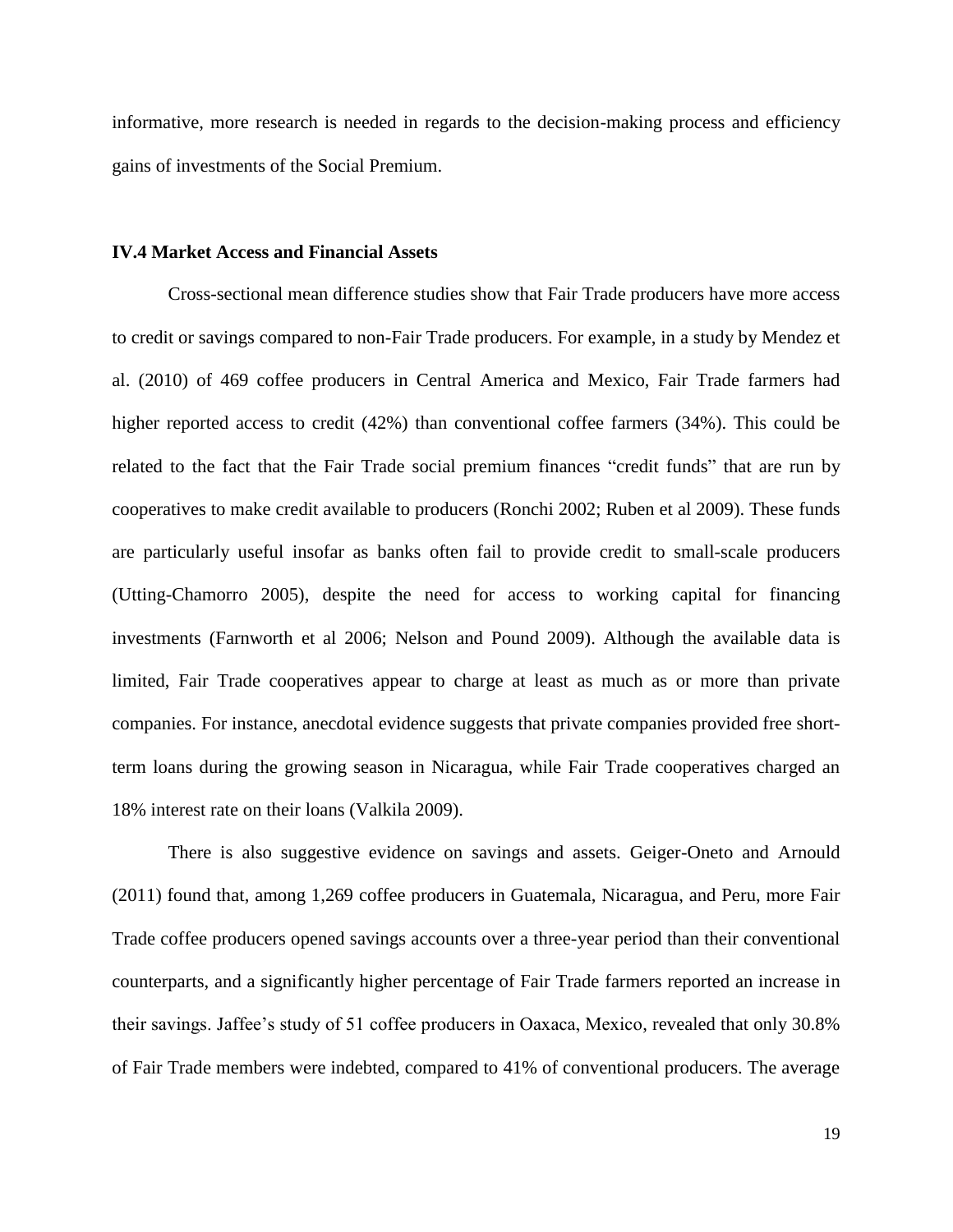loan size for Fair Trade producers was small, at 2,345 pesos compared to 3,525 pesos for loans for conventional producers. Fair Trade producers were also less likely to need financing for the current harvest: 32% of Fair Trade had taken a loan in the last harvest, compared to 83% of conventional farmers. The author concludes that the level and timing of their coffee payment appear to give Fair Trade members greater liquidity and lower dependence on credit (Jaffee 2009). These results, while informative, should be taken with caution, given the small sample size and potential selection bias affecting the simple comparison of means. Without controlling for differences between Fair Trade certified farmers and non-certified farmers, it is not clear if the greater access to credit for Fair Trade producers is due to Fair Trade or to the pre-existing differences that are correlated with access to credit.

Another strand of the literature accounts for selection bias and shows that Fair Trade producers have better assets, higher rates of savings, and higher levels of animal stocks and perceive their land as having high renting value (Ruben and Zuniga 2011; Fort and Ruben 2009a and 200b and 2009b; Zuniga-Arias and Saenz-Segura 2009) than their non-certified counterparts. Indeed, the book by Ruben et al. on the impact of Fair Trade found that Fair Trade producers consistently dedicate higher relative expenditure shares to long-term investment in household durables, home improvements, and education (Ruben 2009). Consistent with these findings, Barham et al. (2011) found that investment in schooling is more prevalent and far greater in magnitude than are investments in coffee. Investments in migration are less frequent but involve much higher commitments. Investment in coffee was quite low; the average annual investment in the coffee farm was US\$47, with a range from \$25 to \$93 among regions, calculated as the market wage times the household labor time spent on farm improvement activities (Barham et al. 2011).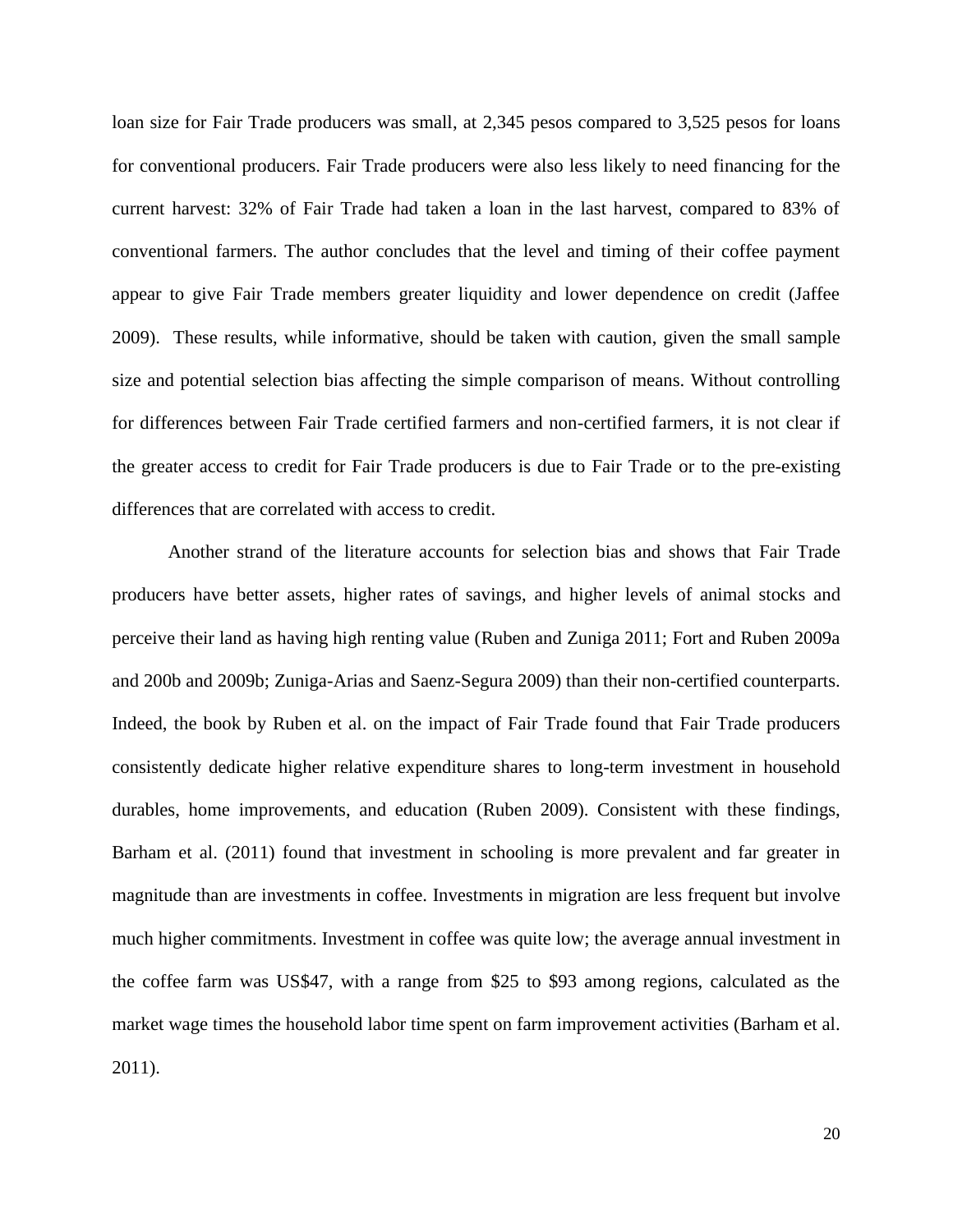Finally, even though market access is cited frequently as one of the primary reasons for farmers to undertake Fair Trade certification, the evidence is scant. The percentage of output sold at Fair Trade rates was not systemically reported, but references indicate amounts between 13% and 100% of output. In one comparison of different certification types, Fair Trade certification had the lowest proportion of output sold at certified prices, at 60% of total volume sold at the higher rates (Mendez et al. 2010). Most studies indicated that cooperatives' contracts with Fair Trade buyers were made at least for one year, and often for longer, although in two cases, Fair Trade prices were paid through spot markets. Interestingly, there is evidence that suggests that the timing of buyer payments to producers was important in the decision to sell to Fair Trade markets. For example, Bacon (2005) found in a study of 228 Nicaraguan farmers that cooperatives pay farmers in stages, first as credit for the harvest, second when farmers bring the wet coffee to the dry processing facility, and third when actual prices were calculated. On average, Fair Trade-certified farmers waited about one month and a half before receiving full payment, while Organic certified farmers waited more than two months. The late payment was owing to delays in receipt of payment from overseas buyers and the relatively small size of cooperatives that prevented them from having the capital on hand to advance payment to producers.

#### **IV.5 Labor, Education and Health**

Producers of less labor intensive products such as coffee are considered by the FLO as small-scale producers if farm work is mostly done by family members; thus, the absence of studies on Fair Trade's impact on coffee farm labor is not surprising. However, the FLO stipulates that plantations can hire labor and must pay them legal minimum wage. There is a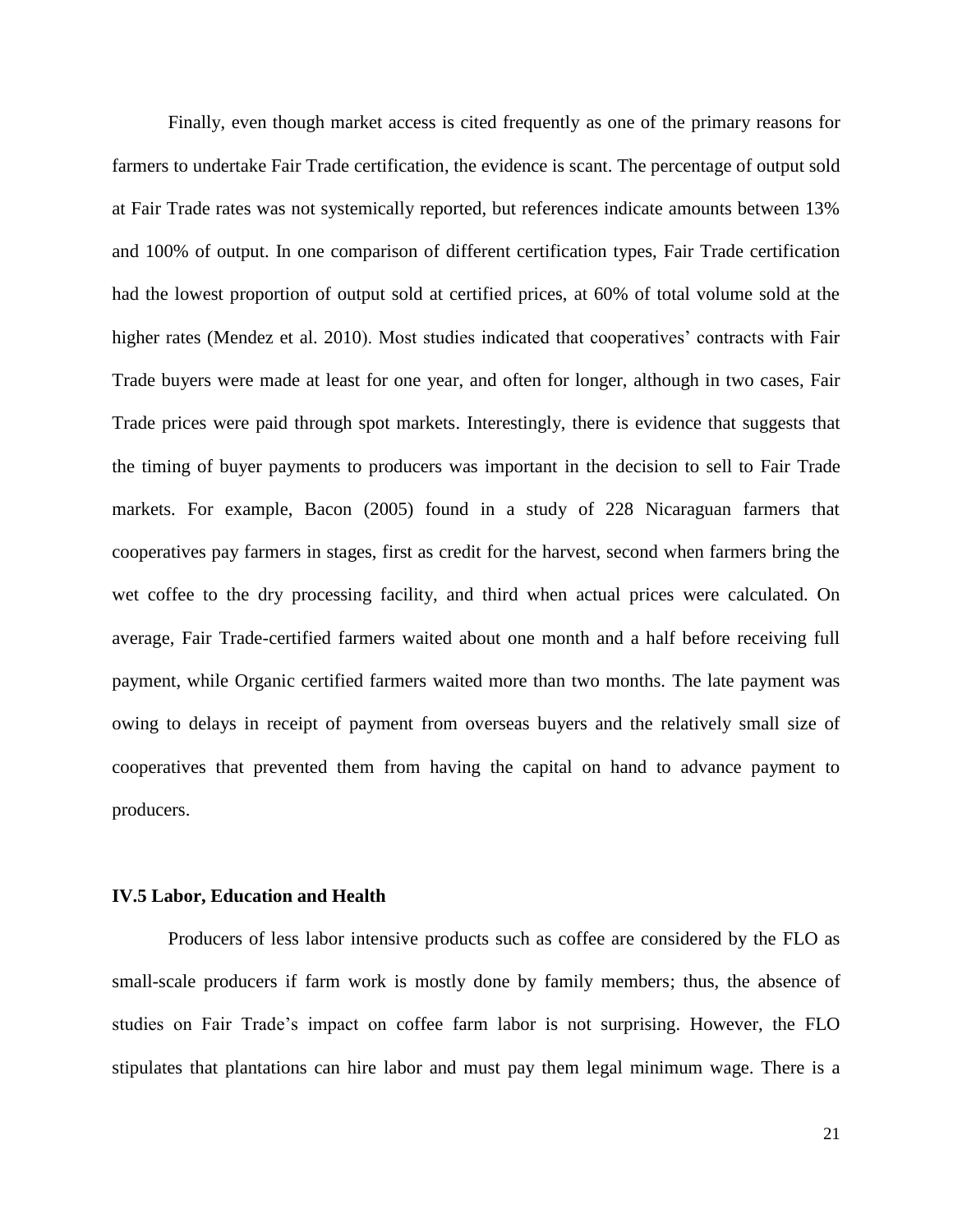dearth of studies on Fair Trade's impact on labor, with the exception of a study on labor in the East African flower industry (Riisgaard 2009) and a study of banana workers in Ghana (Ruben and van Schendel 2009). The latter finds that, although the salaries of Fair Trade workers are lower, they work fewer hours and obtain better fringe benefits. Despite high Fair Trade price premiums and regional labor shortages, the absence of wage premiums might be explained by socially embedded labor market rigidities (Ruben and Zuniga 2011).

In addition to wages and employment, there might be other channels through which Fair Trade might affect labor outcomes. Fair Trade certification implies that the cooperative is maintaining minimum working conditions, such as freedom from discrimination, freedom of labor, compliance with minimum wages laws, and prevention of employment of children below the age of 15 or the age defined by local law, whichever is higher. Given that an important fraction of children in developing countries are working in family farms (Edmonds and Pavnick 2005), the FLO allows children under the age of 15 to work if they work after school or during holidays, the type of work is not dangerous or exploitative, and the number of work hours of supervised by their parents.

Based on a simple neoclassical model of household time allocation, the number of children engaged in farm work could decrease if household income rises due to Fair Trade certification. At the same time, however, child labor could be positively correlated with Fair Trade certification due to an increase in the demand for family labor, as has been suggested by Kruger (2007) in her study of the child labor response to the temporary surge in coffee prices during the 1990s in Brazil. At the macro level, Baland and Duprez (2009) argues that the higher demand for labelled goods might have a displacement effect in developing countries whereby adult workers replace children in the export sector while children replace adults in the domestic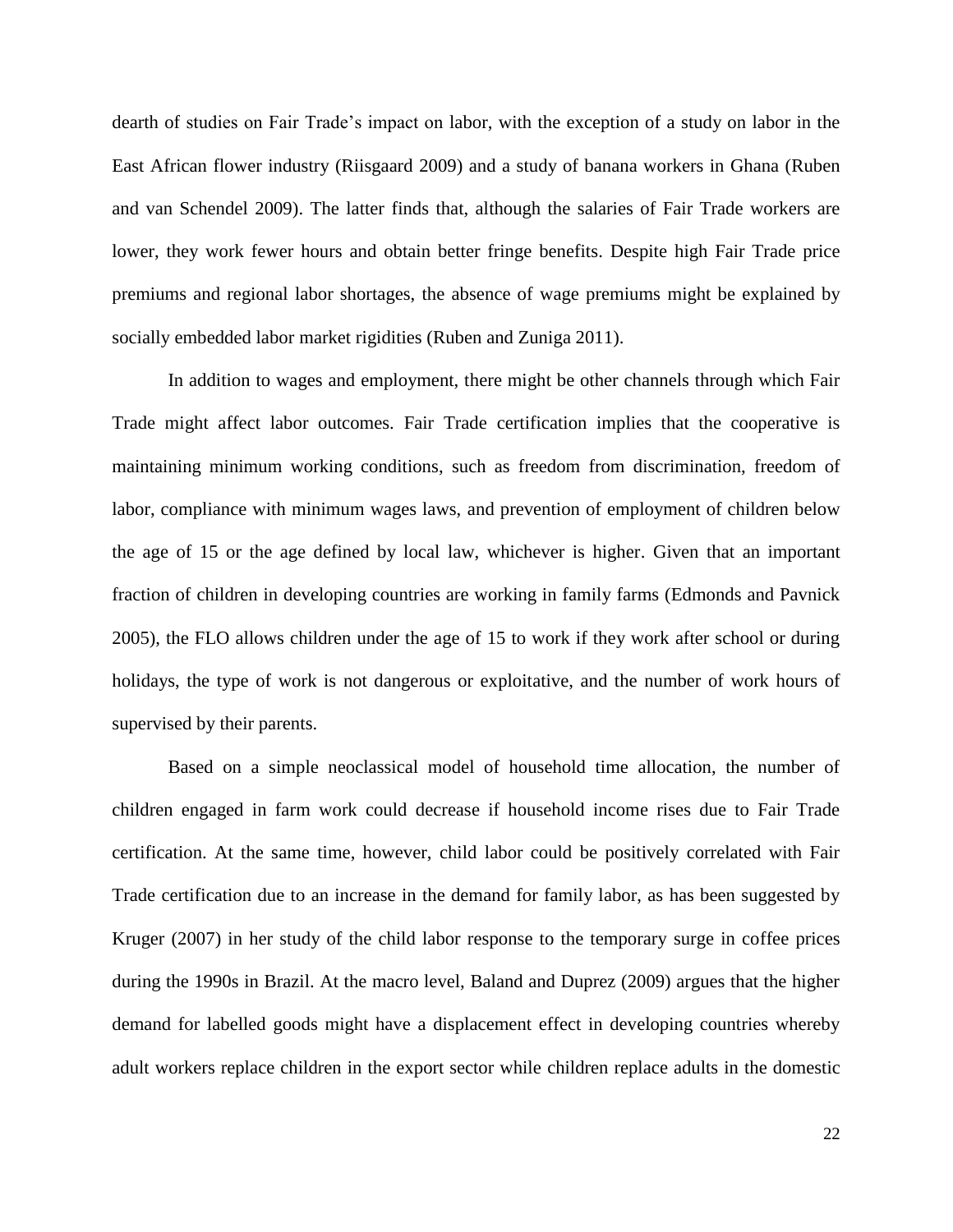sector. Anecdotal evidence suggests that in rural Nicaragua working conditions on Fair Trade coffee farms do not significantly differ from informal working conditions (Valkila and Nygren 2010), but not much information is provided in the literature quantifying other labor outcomes in coffee-growing regions.

It should be noted that there might be some additional labor effects if the farmer is engaged in Organic production where hired labor is not regulated. Anecdotal evidence has shown that Fair Trade-Organic farmers pay more in some regions per quantity of product picked, but Organic produce can be more time consuming to pick because of low yields, and so Fair Trade-Organic may provide few benefits to hired labor (Valkila 2009).

In regards to health outcomes, the evidence, although minimal, suggests a positive correlation. Arnould et al. (2009) developed an index of family health based on incidence of disease and found that, although Fair Trade producers did not have a significantly different incidence of disease, farmers who had participated in Fair Trade networks for at least 6 years had a significantly lower disease incidence. Membership in Fair Trade cooperatives also significantly increased the likelihood of receiving medical treatment when needed. Mendez et al. (2010) found that a significantly higher percentage of certified households reported having difficulty meeting food needs than non-certified groups, potentially because of higher production costs and the timing of Fair Trade payments beyond the hungry season between April and August. On the contrary, Jaffee (2009) found that two-thirds of Fair Trade farmers self-report lower food shortages and higher dietary quality than non-certified farmers.

Similarly, other papers have found a positive correlation with Fair Trade certification and education outcomes. For example, it has been shown that Fair Trade farmers' children are more likely to be currently studying at school (Arnould et al. 2009), and Fair Trade farmers spend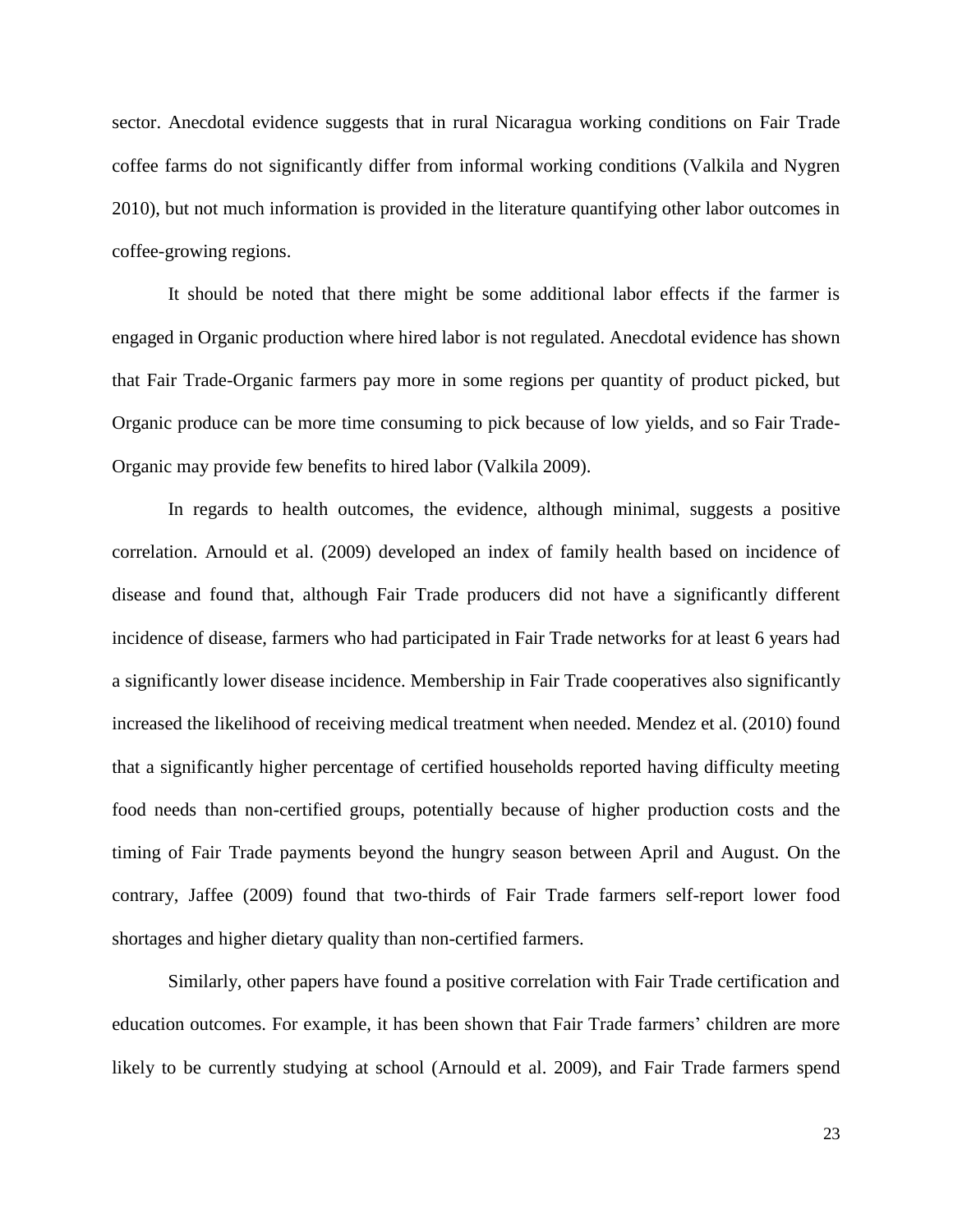more on education (Zuniga-Arias and Saenz-Segura 2009). These correlations are informative but should be taken with caution.

#### **V. Conclusions**

This paper has examined the empirical evidence on the impact of Fair Trade on the welfare of small-scale producers in developing countries as well as relevant theoretical and methodological concerns. In our view, Fair Trade has the potential to improve the welfare of producers in developing countries, and although there has been considerable progress in both the theoretical and empirical research on the impacts of Fair Trade in the past decade, there remain areas where more research is needed.

The weight of the cross-sectional mean differences favors a positive impact on producers' prices and income, but our review highlights the importance of limited market access and changes in productivity. For market access, Fair Trade premiums are earned on a fraction of producers' output owing to limited world demand, and as such, the gross amount of those premiums per producer is relatively small. An important issue is that the percentage of output which actually goes to Fair Trade-Organic markets has a significant impact on whether certification improves profits. Certification affects costs across all production, but premiums (if they exist) are only given for output that reaches Fair Trade markets. The percentage of output sold as Fair Trade is affected by the cooperative size, saturation of world Fair Trade markets, quality of the produce, and cooperative rules for spreading losses across sales categories.

In terms of yields, Fair Trade rules do not necessarily encourage producers to change production practices to improve productivity and thus revenues. To the extent that Fair Trade supports the creation of cooperatives and those cooperatives become competent delivery bodies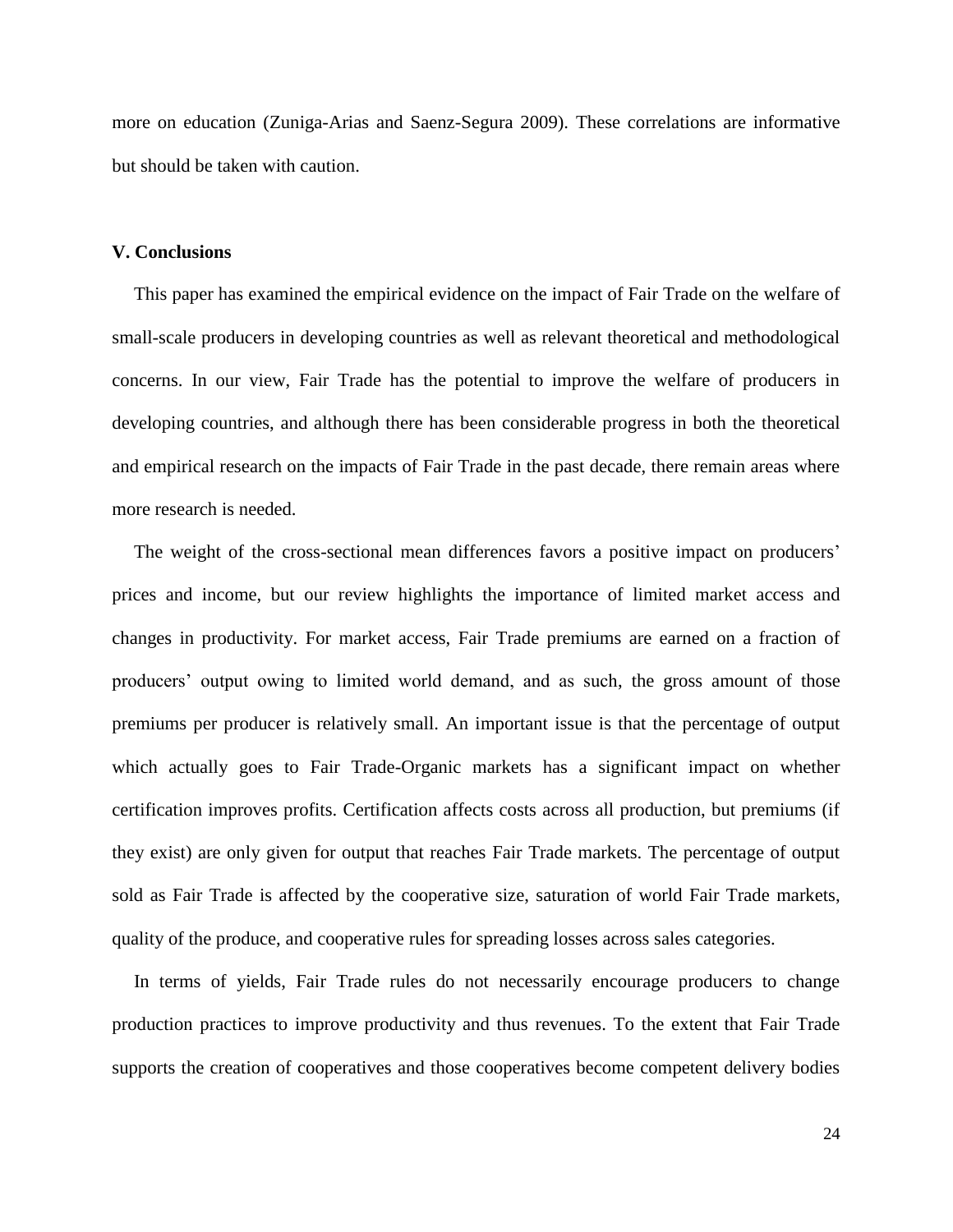for technical advice, however, Fair Trade can encourage productivity enhancements. Indeed, we can understand conversion to Fair Trade production as the adoption of a technology for the intensification of production through marketing and productivity enhancements (Valkila 2009; Bolwig et al 2009), particularly when conversion occurs from a baseline of low input use.

Methodological challenges are persistent in the empirical literature on Fair Trade. Few studies have the financial or temporal resources to develop panel data sets that track producers before and after certification. The controversy continues over how to address selection bias and choose the counterfactual. Difficulties in measuring field-level costs and yields are endemic to agricultural economics. Insofar as many Fair Trade producers are also organic, the investigation into how to measure costs, including family labor costs, leads to dramatically different findings. The literature is consistent in suggesting that conversion to Fair Trade-Organic production increases labor needs. Nonetheless, the increased income from Fair Trade could increase outmigration, making conversion to Fair Trade more difficult given the shortage of labor. At the same time, the scheme, particularly when used with plantation crops, can yield positive wage externalities throughout the region. There is scope for further research to systemically analyze these labor trends.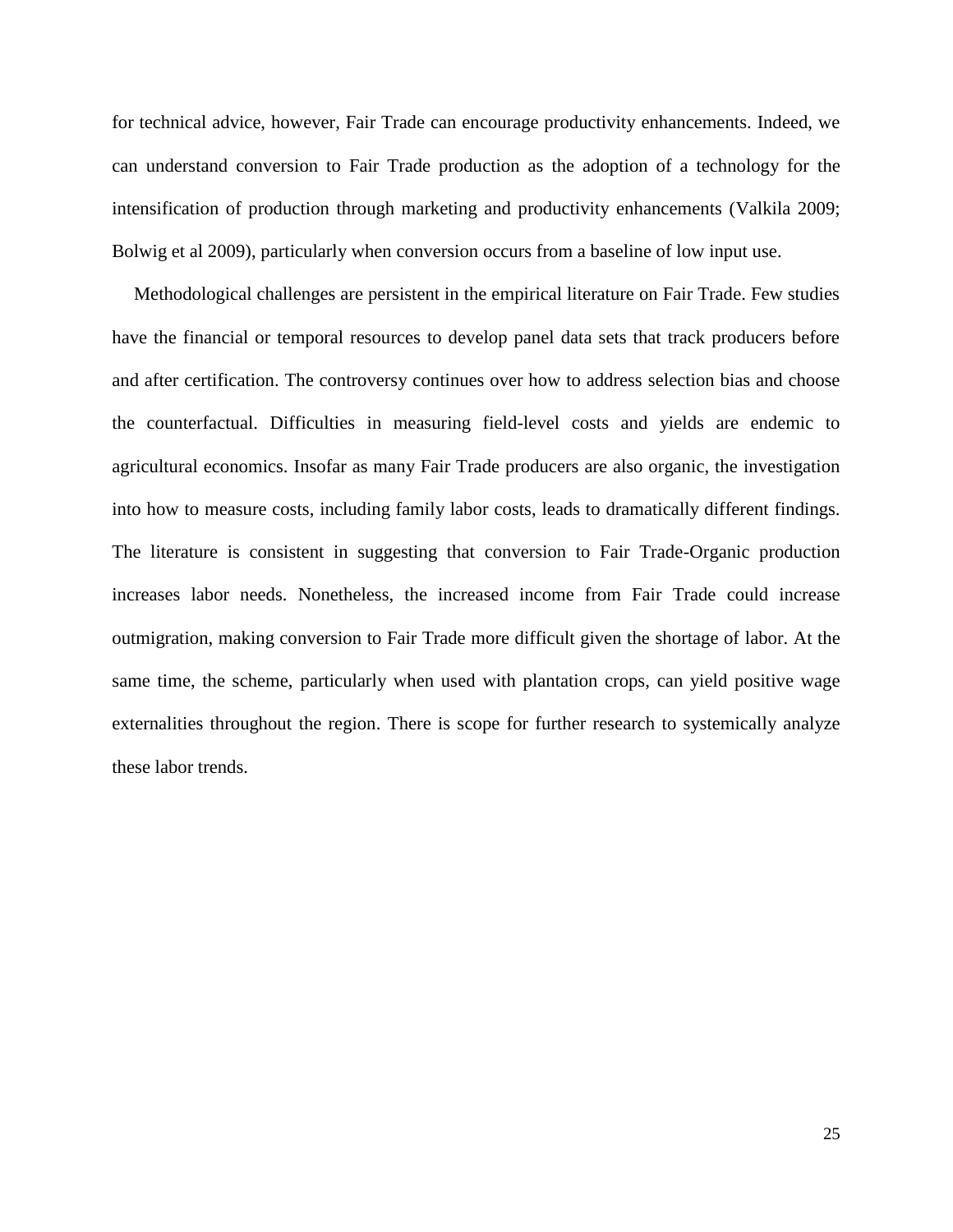#### **References**

- Arnould, Eric J., Alejandro Plastina, and Dwayne Ball. 2009. "Does fair trade deliver on its core value proposition? Effects on income, educational attainment, and health in three countries." *Journal of Public Policy & Marketing* 28 (2): 186-201.
- Bacon, Christopher. 2005. "Confronting the coffee crisis: Can fair trade, organic, and specialty coffees reduce small-scale farmer vulnerability in northern Nicaragua?" *World Development* 33 (3): 497-511.
- Bacon, Christopher. 2010. "A spot of coffee in crisis Nicaraguan smallholder cooperatives, fair trade networks, and gendered empowerment." *Latin American Perspectives* 37 (2): 50-71.
- Baland, Jean-Marie and Cédric Duprez. 2009 "Are labels effective against child labor?" *Journal of Public Economics*, 93(11-12):1125-1130
- Barham, Bradford L., Mercedez Callenes, Seth Gitter, Jessa Lewis, and Jeremy Weber. 2011. "Fair Trade/Organic coffee, rural livelihoods, and the "agrarian question": Southern Mexican coffee families in transition." *World Development* 39 (1): 134-45.
- Barham, Bradford L., and Jeremy G. Weber. 2012. "The economic sustainability of certified coffee: Recent evidence from Mexico and Peru." *World Development* 40 (6): 1269-79.
- Baumann, Florian, Matthias Oschinski, and Nikolai Staehler. 2012. "On the effects of fair trade on the welfare of the poor." *Journal of International Development* 24: S159-72.
- Becchetti, Leonardo, and Giuseppina Gianfreda. 2010. "Does consumption heal producers? The effect of fair trade on marginalised producers' health in Kenya." *Cahiers Agricultures* 19 (1): 23-27.
- Becchetti, Leonardo, Stefano Castriota, and Nazaria Solferino. 2011. "Development projects and life satisfaction: An impact study on fair trade handicraft producers." *Journal of Happiness Studies* 12 (1): 115-38.
- Beuchelt, Tina D., and Manfred Zeller. 2011. "Profits and poverty: Certification's troubled link for Nicaragua's organic and fairtrade coffee producers." *Ecological Economics* 70 (7): 1316- 24.
- Bezencon, Valery. 2011. "Producers and the fair trade distribution systems: What are the benefits and problems?" *Sustainable Development* 19 (1): 60-70.
- Blackman, Allen, and Jorge Rivera. 2011. "Producer-level benefits of sustainability certification." *Conservation Biology* 25 (6): 1176-85.
- Blackmore, Emma, James Keeley, Rhiannon Pyburn, Ellen Mangus, Lu Chen, and Qiao Yuhui. 2012. *Pro-poor certification: Assessing the benefits of sustainability certification for smallscale farmers in Asia.* London: International Institute for Environment and Development (IIED).
- Blowfield, Michael E., and Catherine Dolan. 2010. "Fairtrade facts and fancies: What Kenyan fairtrade tea tells us about business' role as development agent." *Journal of Business Ethics* 93: 143-62.
- Bolwig, Simon, Peter Gibbon, and Sam Jones. 2009. "The economics of smallholder organic contract farming in tropical Africa." *World Development* 37 (6): 1094-104.
- Breimer, Maarten, and de Vaal, Albert. 2011. "The effects of fair trade when productivity differences matter". Radboud U Nijmegen for ETSG meetings.
- Calo, Muriel, and Timothy A. Wise. 2005. *Revaluing peasant coffee production: Organic and fair trade markets in Mexico.* Medford, USA: Global Development and Environment Institute, Tufts University.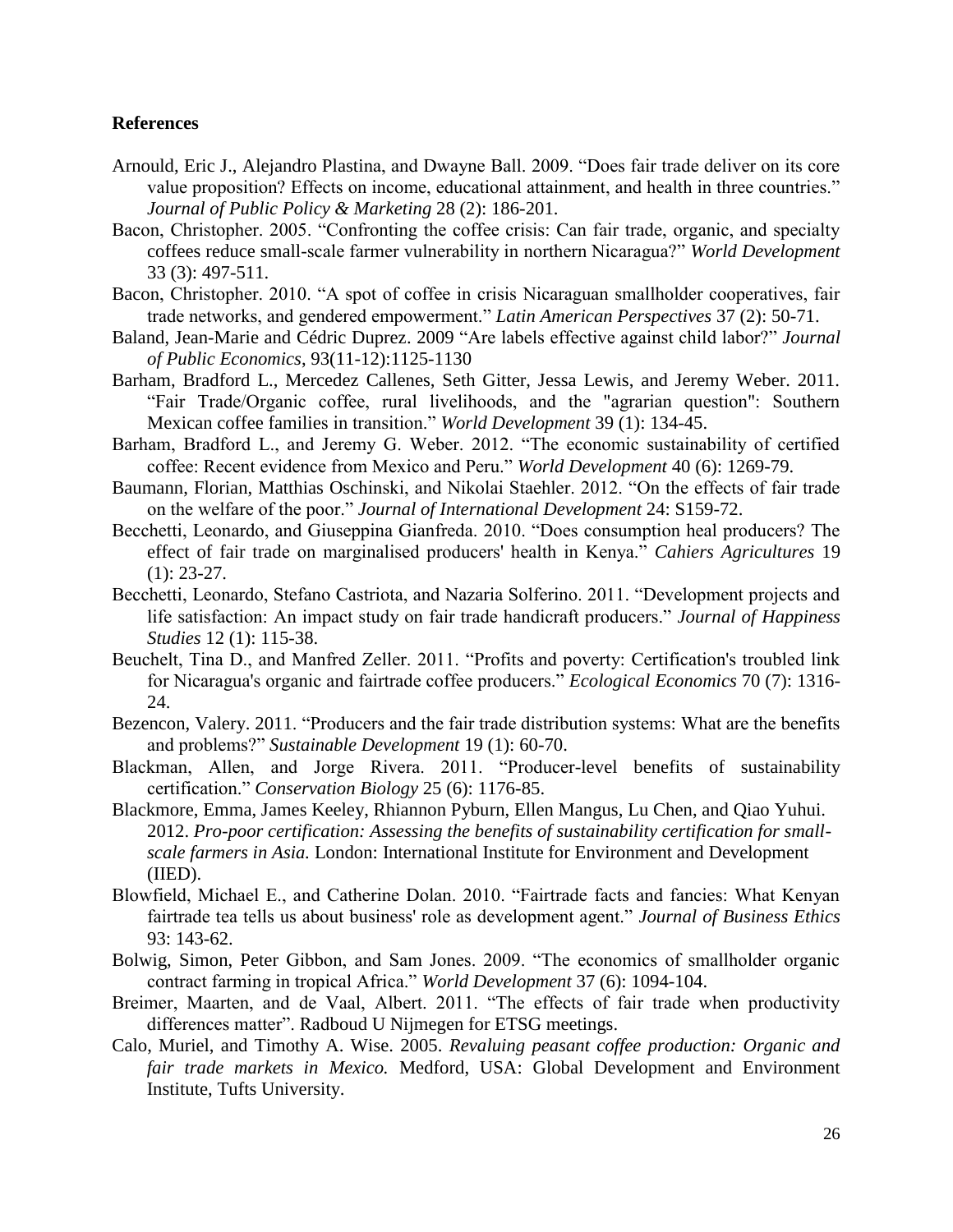- De Janvry, Alain, Craig McIntosh, and Elisabeth Sadoulet. 2011. *Fair trade and free entry: The dissipation of producer benefits in a disequilibrium market.* Working Paper. (April).
- Dragusanu, Raluca, and Nathan Nunn. 2013. "The Impact of Fair Trade Certification: Evidence from Coffee Producers in Costa Rica," Mimeo, Harvard University
- Dragusanu, Raluca, Daniele Giovannucci and Nathan Nunn. 2013. "The Economics of Fair Trade" Mimeo, Harvard University. First Version: September 2013.
- Edmonds, Eric and Nina Pavcnik. 2005 "Child Labor in the Global Economy," *Journal of Economic Perspectives*, 18(1): 199- 220.
- FINE. 2001. "Fair Trade Definition and Principles." Accessed August 12 2012.
- FLO-CERT, 2011. "Fee System Small Producer Organization: Explanatory Document. Effective as of: 01.01.2013," Mimeo.
- FLO. 2011 "Fairtrade Standard for Small Producer Organizations" Mimeo.
- FLO. 2012 "Monitoring the Scope and Benefits of Fairtrade", Mimeo, Fourth edition.
- Fort, Ricardo and Ruerd Ruben. 2009a. "The impact of Fair Trade on banana producers in Northern Peru." In *The impact of fair trade*, edited by Ruerd Ruben, 49-73*.*Wageningen, Netherlands: Wageningen Academic Publishers.
- Fort, Ricardo, and Ruerd Ruben. 2009b. "The impact of Fair Trade Certification on coffee producers in Peru." In *The impact of fair trade*, edited by Ruerd Ruben*,* 75-98. Wageningen, Netherlands: Wageningen Academic Publishers.
- Geiger-Oneto, Stephanie, and Eric J. Arnould. 2011. "Alternative trade organization and subjective quality of life: The case of Latin American coffee producers." *Journal of Macromarketing* 31 (3): 276-90.
- Hayes, Mark. 2006. "On the efficiency of fair trade." *Review of Social Economy* 64 (4): 447-468.
- Hayes, Mark. 2008. "Fighting the tide: Alternative trade organizations in the era of global free trade - A comment." *World Development* 36 (12): 2953-2961.
- Jaffee, Daniel. 2009. "'Better, but not great': the social and environmental benefits and limitations of Fair Trade for indigenous coffee producers in Oaxaca, Mexico." In *The impact of fair trade*, edited by Ruerd Ruben, 195-222. Wageningen, Netherlands: Wageningen Academic Publishers.
- Kruger, Diana. 2007. "Coffee production effects on child labor and schooling in rural Brazil," *Journal of Development Economics,* 82(2):448-463
- Leclair, Mark. 2002. "Fighting the tide: Alternative trade organizations in the era of global free trade." *World Development* 30 (6): 949-958.
- Leclair, Mark. 2008. "Fighting the tide: Alternative trade organizations in the era of global free trade - A reply." *World Development* 36 (12): 2962-2965.
- Makita, Rie. 2012. "Fair trade certification: The case of tea plantation workers in India." *Development Policy Review* 30 (1): 87-107.
- Maseland, Robbert and Albert de Vaal. 2009. "Looking beyond the cooperative: Fair Trade and the income distribution." In *The impact of fair trade*, edited by Ruerd Ruben, 223-237. Wageningen, Netherlands: Wageningen Academic Publishers.
- Mendez, V. Ernesto, Christopher M. Bacon, Meryl Olson, Seth Petchers, Doribel Herrador, Cecilia Carranza, Laura Trujillo, Carlos Guadarrama-Zugasti, Antonio Cordon, and Angel Mendoza. 2010. "Effects of fair trade and organic certifications on small-scale coffee farmer households in Central America and Mexico." *Renewable Agriculture and Food Systems* 25 (3): 236-51.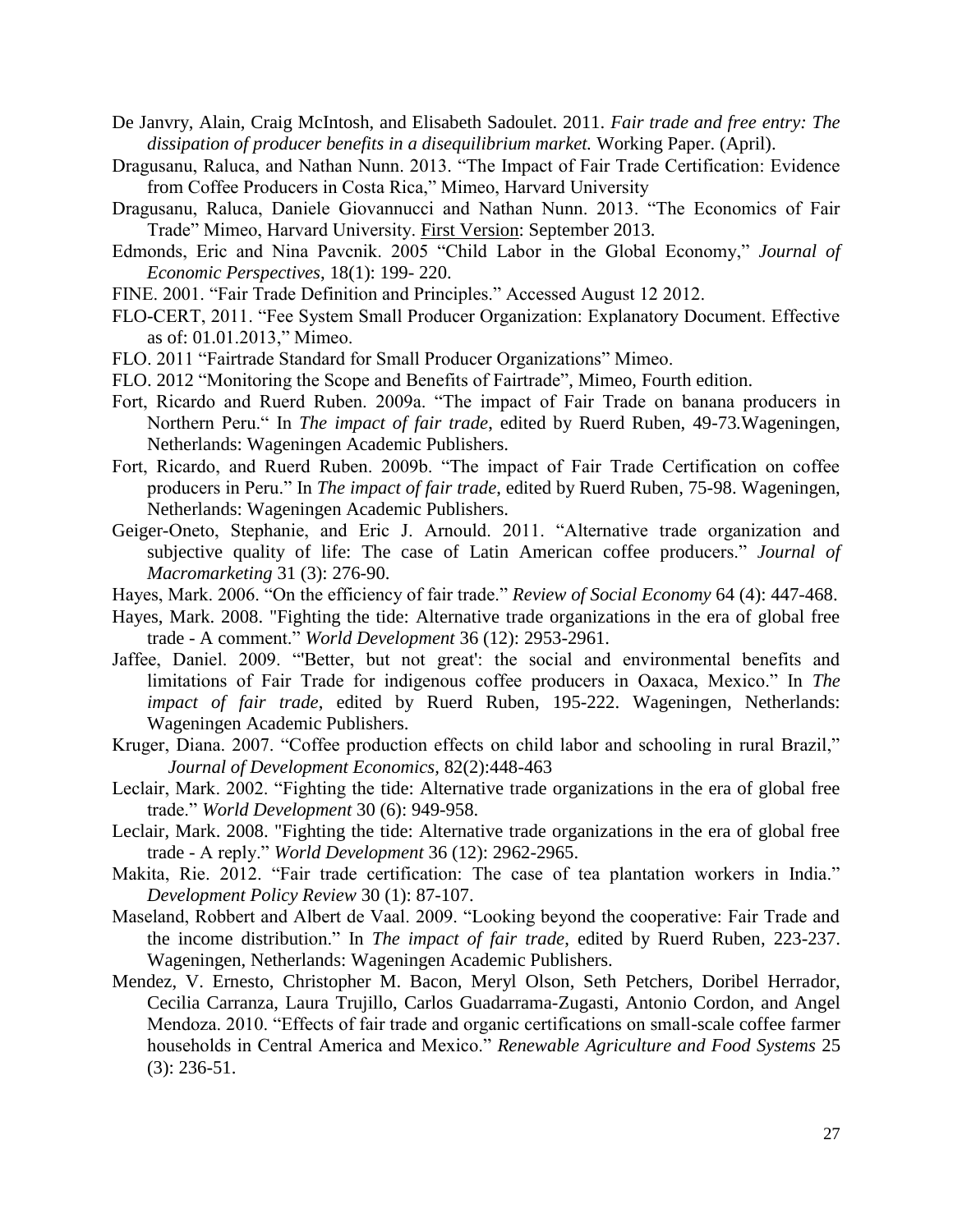- Nelson, Valerie, and Barry Pound. 2009. *The Last Ten Years: A Comprehensive Review of the Literature on the Impact of Fairtrade.* Greenwich: Natural Resources Institute.
- Raynolds, Laura T., Murray, Dougla, and Taylor, Peter Leigh. 2004. "Fair Trade Coffee: Building Producer Capacity Via Global Networks." *Journal of International Development* 16 (8): 1109-1121.
- Richardson, Martin, and Stahler, Frank. 2007. *Fair Trade.* Canberra: Australian National University Working Paper.
- Riisgaard, Lone. 2009. "Global value chains, labor organization and private social standards: Lessons from east African cut flower industries." *World Development* 37 (2) : 326-40.
- Ronchi, Loraine. 2002. *The impact of fairtrade on producers and their organisations: A case study with coocafe in Costa Rica.* University of Sussex Poverty Research Unit Working Paper, 11.
- Ronchi, Loraine 2006. "*'Fairtrade' and market failures in agricultural commodity markets."*  World Bank Working Paper WPS4011.
- Ruben, Ruerd, Luud Clercx, Dario Cepeda and Thomas de Hoop. 2009. "Fair Trade impact of banana production in El Guabo Association, Ecuador: a production function analysis." In *The impact of fair trade*, edited by Ruerd Ruben*,* 155-167. Wageningen, Netherlands: Wageningen Academic Publishers.
- Ruben, Ruerd, ed. 2009. *The Impact of Fair Trade.* Wageningen, Netherlands: Wageningen Academic Publishers.
- Ruben, Ruerd, and Guillermo Zuniga. 2011. "How standards compete: Comparative impact of coffee certification schemes in northern Nicaragua." *Supply Chain Management-an International Journal* 16 (2): 98-109.
- Ruben, Ruerd, and Lucie van Schendel. 2009. "The impact of Fair Trade in banana plantations in Ghana: income, ownership and livelihoods of banana workers." In *The impact of fair trade*, edited by Ruerd Ruben, 137-153*.*Wageningen, Netherlands: Wageningen Academic Publishers.
- Saenz-Segura, Fernando, and Guillermo Zuniga-Arias. 2009. "Assessment of the effect of Fair Trade on smallholder producers in Costa Rica: a comparative study in the coffee sector." In *The impact of fair trade*, edited by Ruerd Ruben*,* 117-135. Wageningen, Netherlands: Wageningen Academic Publishers.
- Sick, Deborah. 2008. "Coffee, farming families, and fair trade in Costa Rica new markets, same old problems?" *Latin American Research Review*. 43 (3): 193-208.
- Smith, Erin, and William M. Loker. 2012. ""We know our worth": Lessons from a fair trade coffee cooperative in Honduras." *Human Organization* 71 (1): 87-98.
- Vagneron, Isabelle and Solveig Roquigny, 2010. "What do we really know about the impact of fair trade? A synthesis", Paris: PFCE.
- Valkila, Joni. 2009. "Fair trade organic coffee production in Nicaragua sustainable development or a poverty trap?" *Ecological Economics* 68 (12): 3018-3025.
- Valkila, Joni, and Anja Nygren. 2010. "Impacts of fair trade certification on coffee farmers, cooperatives, and laborers in Nicaragua." *Agriculture and Human Values* 27 (3): 321-333.
- Weber, Jeremy G. 2011. "How much more do growers receive for fair trade-organic coffee?" *Food Policy* 36 (5): 678-685.
- Zuniga-Arias, Guillermo, and Fernando Saenz-Segura. 2009. "The impact of Fair Trade in banana production of Costa Rica." In *The impact of fair trade*, edited by Ruerd Ruben*,* 99- 116. *Wageningen, Netherlands:* Wageningen Academic Publishers.